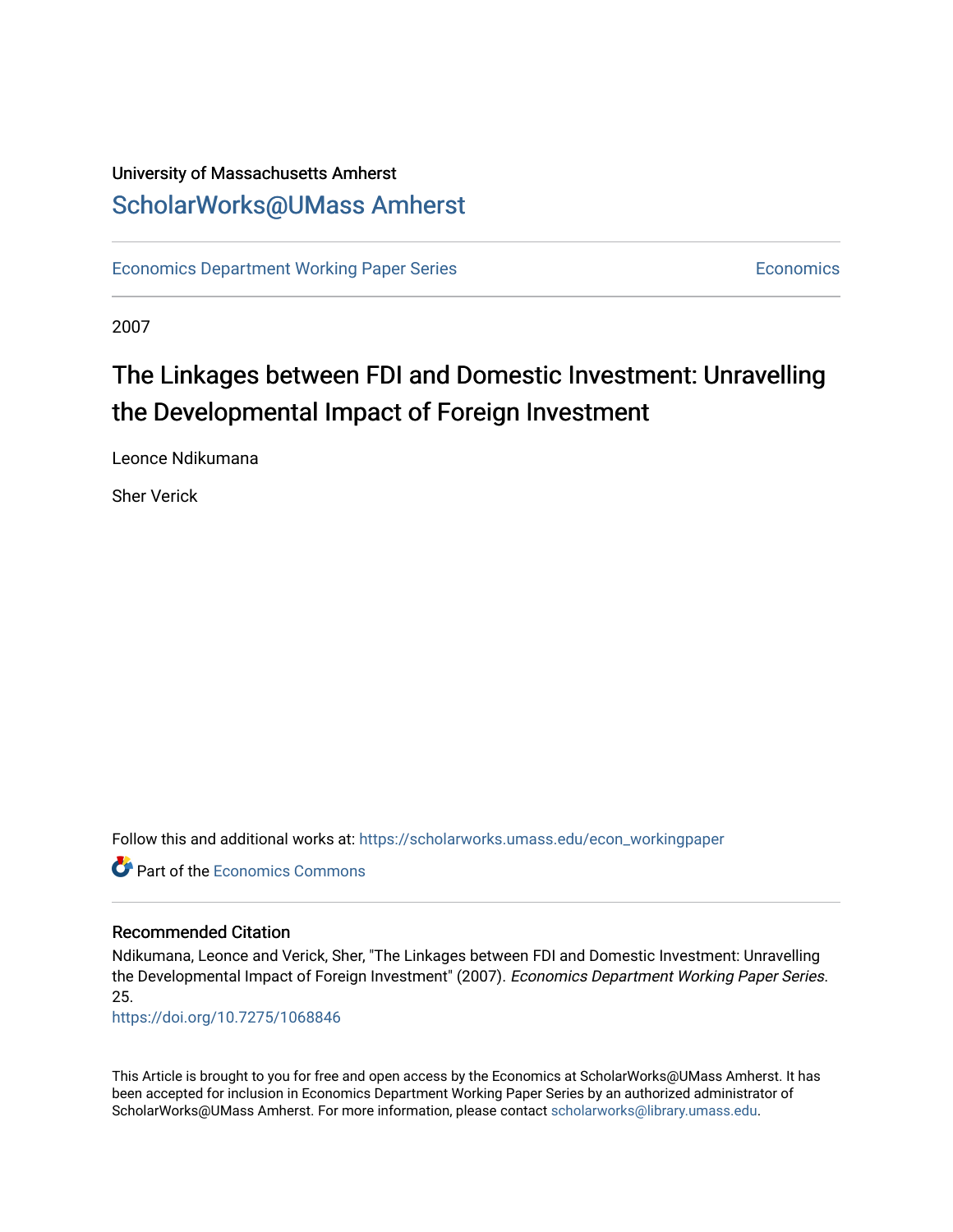# **DEPARTMENT OF ECONOMICS**

# **Working Paper**

**The Linkages between FDI and Domestic Investment: Unravelling the Developmental Impact of Foreign Investment** 

by

Leonce Ndikumana and Sher Verick

Working Paper 2007-13



# **UNIVERSITY OF MASSACHUSETTS AMHERST**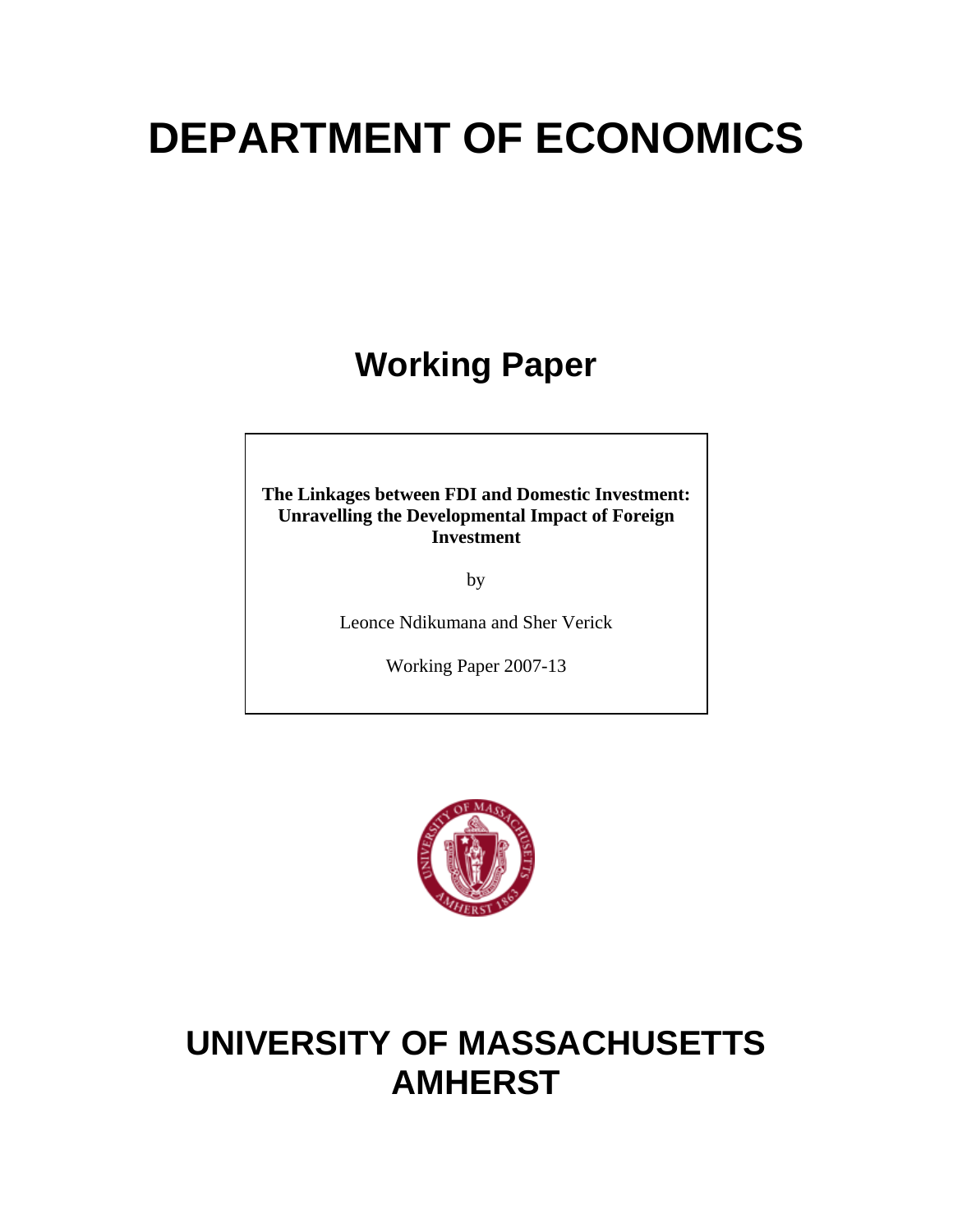#### **The Linkages between FDI and Domestic Investment: Unravelling the**

## **Developmental Impact of Foreign Investment**

Leonce Ndikumana University of Massachusetts, Amherst and UNECA, Addis Ababa ndiku@econs.umass.edu; lndikumana@uneca.org

and

Sher Verick UNECA and IZA, sverick@uneca.org

#### **Abstract:**

*Despite the recent increase in foreign direct investment (FDI) to African countries, these resources have not had a meaningful impact on economic development because of limited effects on domestic factor markets, especially domestic investment and employment. In this context, this study analyses the two-way linkages between FDI and domestic investment in Sub-Saharan Africa. The results suggest that firstly, FDI crowds in domestic investment, and secondly, countries will gain much from measures aimed at improving the domestic investment climate. Moreover, there are alternatives to resource endowments as a means of attracting foreign investment to nonresource rich countries.* 

**JEL:** E22; F21; F23 **Keywords:** FDI; private investment; public investment; Africa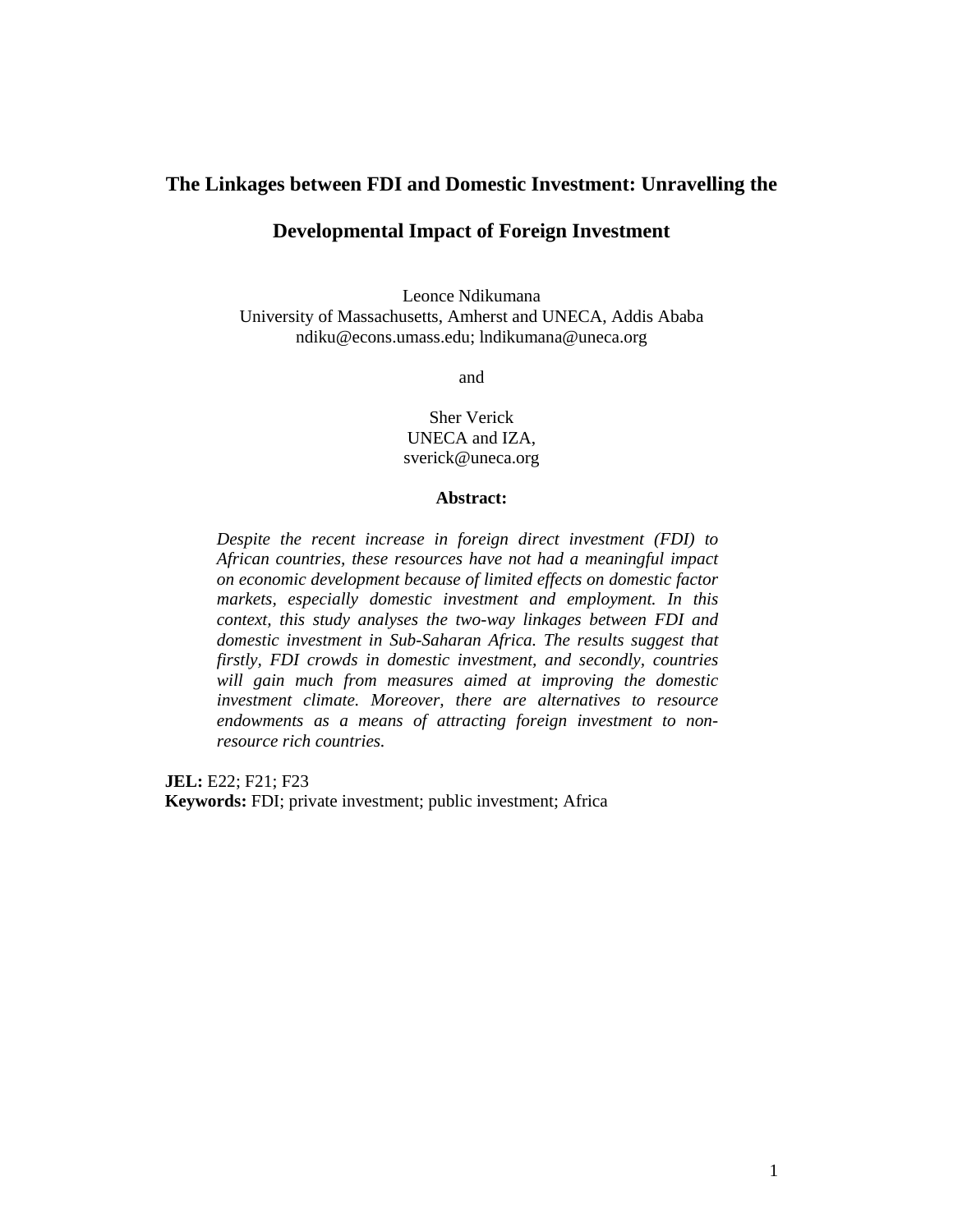#### **1. Introduction**

The current debate on African economic development has devoted much attention to the role of external resource inflows, including foreign direct investment (FDI) and their potential contribution to accelerating growth and progress towards reaching development goals in Africa (UNECA, 2006). Recent evidence indicates that FDI to African countries has been on the rise, especially since the 1990s (Ndikumana, 2003; UNECA, 2006), consistent with the general trend of private capital flows in developing regions.

However, two main issues arise with regard to recent trends of FDI to Africa. First, although the volume of FDI to Africa has increased substantially since the 1990s, Africa remains largely marginalized in the context of financial globalisation. Though Africa's share in world FDI flows reached 3.1per cent in 2005, it is still less than half of the share reached in the 1970s. Therefore, to the extent that attracting more FDI remains a desirable objective, the first challenge is to make African countries more attractive to foreign investors. Second, despite the increase in private capital inflows, these resources have not had a meaningful impact on economic development in African countries. Thus the second challenge is how to increase the developmental impact of FDI in African economies.

This paper seeks to provide empirical evidence that sheds light on these two critical challenges faced by economies, focusing in particular on the sub-Saharan region. With regard to the first challenge, the study starts from the view that to design effective strategies for making Africa more competitive, it is essential to understand the drivers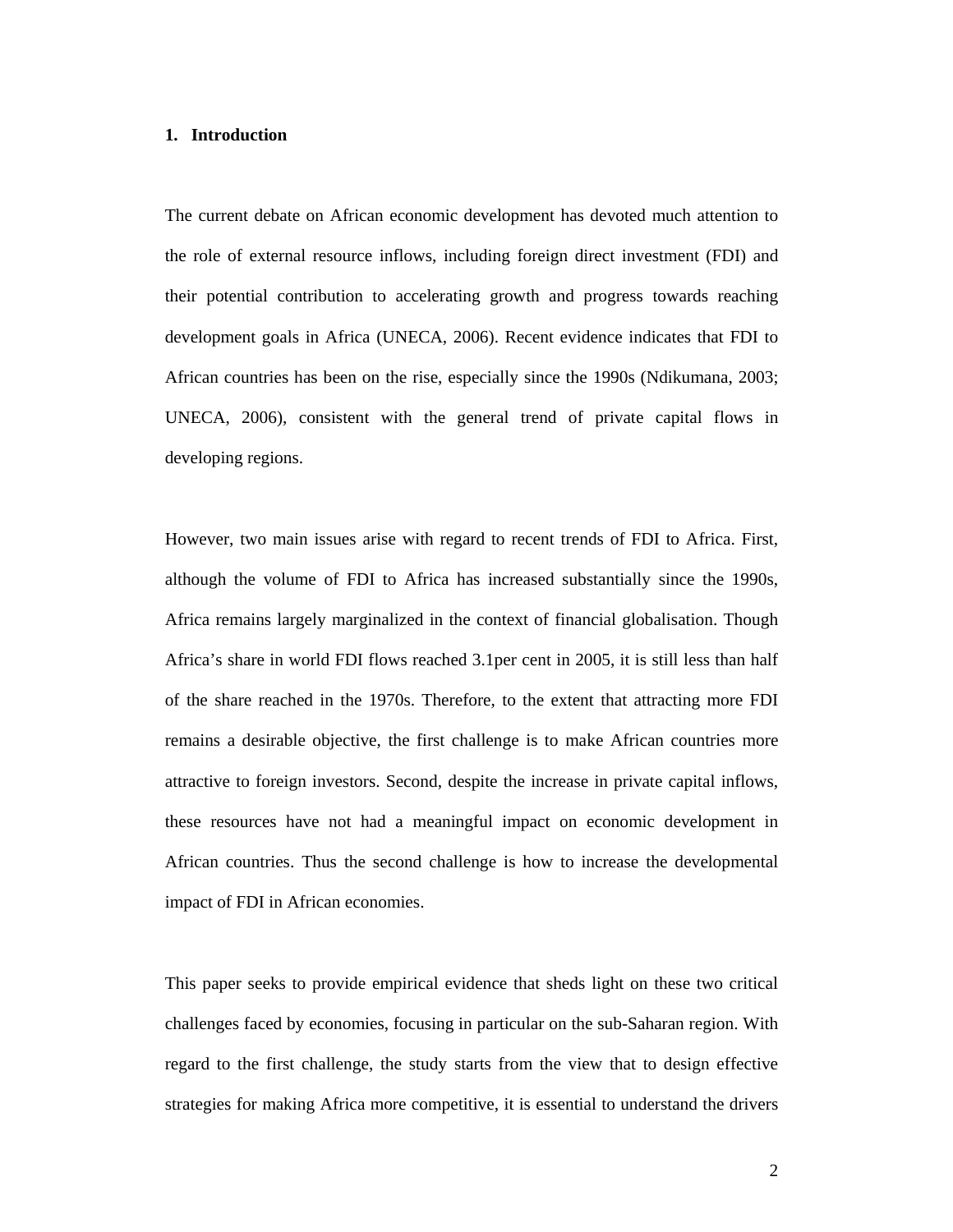of FDI. This study contributes to the debate by providing further evidence on the determinants of FDI to African countries. A growing body of literature has uncovered a large range of determinants of FDI in developing countries in general, although relatively less is known for the specific case of African countries (see Asiedu, 2002, 2005).

A distinguishing feature of this study is the emphasis on the role of both domestic private and public investment in attracting private foreign capital. Though the literature also suggests that an investment-friendly labour market regulation should improve a country's position in the eyes of foreign investors, it is difficult to analyse this important dimension of domestic factor markets due to inadequate data. For this reason we focus on domestic investment as a determinant of FDI inflows. In this respect, a strong private investment record is likely to act as a signal of high returns to capital while adequate public infrastructure (through high public investment) reduces the cost of doing business, which raises the marginal return to FDI. This study seeks to provide evidence on these linkages with a view to shed light on strategies that may help African economies to increase private capital inflows.

With regard to the second challenge, the study posits that a major reason for the limited effects of FDI on development in the host economies is the lack of synergies between FDI and domestic public and private investment. While FDI can stimulate growth,<sup>1</sup> these growth effects are sustainable only if FDI stimulates the utilization of domestic factors of production, especially by increasing employment and stimulating private investment. This will complement other important effects of FDI on the

 $\overline{a}$ 

 $1$  Some references for the evidence on the impact of FDI on growth include Ankilo (2003), Baliamoune-Lutz (2004); and Mold (2004).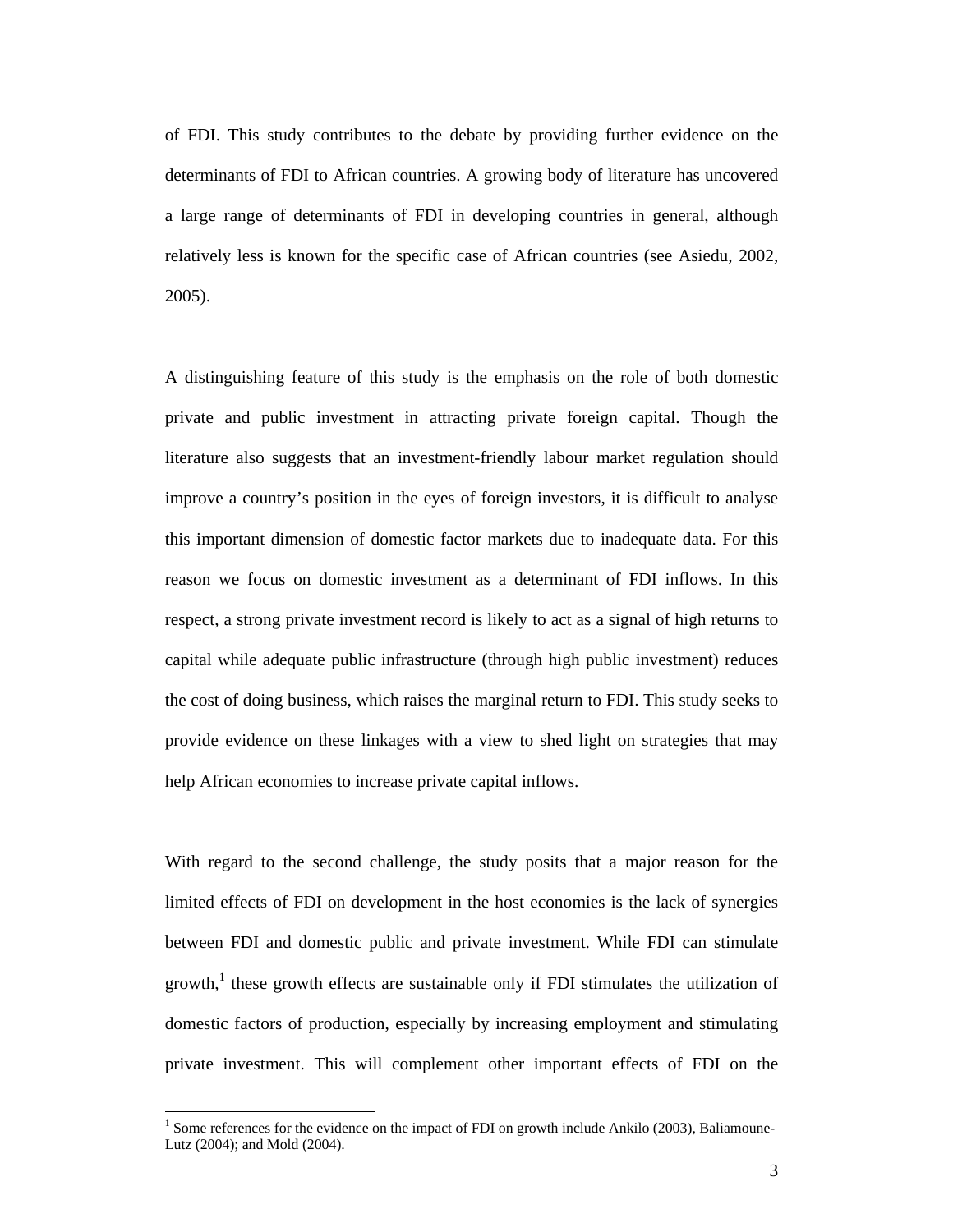domestic economy, including technological spillover effects and facilitating access to global markets. Thus, by empirically investigating the effects of FDI on domestic factor markets, this study contributes to uncovering the channels through which FDI can affect economic growth.

To empirically investigate the two questions, that is, the impact of domestic factor markets on FDI on the one hand and the effects of FDI on domestic factor markets on the other hand, we use a sample of 38 Sub-Saharan African countries for the period 1970-2005 (see Appendix I). We use two estimation methodologies to explore the robustness of the results: a robust OLS estimator controlling for outliers, which is an important issue given the high diversity across African countries; and a fixed-effects specification to take into account country-specific effects. We also explore the impact of resource-intensity by both including measures of resource endowment (share of resources in exports) in the equation and by estimating the equations by sub-samples classified by resource intensity following Collier and O'Connell (2006).

The results shed light on the two key questions investigated by this study. First, the evidence suggests a strong relationship between foreign direct investment and domestic investment. The relationship runs both ways, but the impact of private domestic investment on FDI is stronger and more robust than the reverse relation. This suggests that high domestic private investment is a signal for high returns to capital, which attracts foreign investment. Thus, efforts to improve incentives for private investment will pay off by, among other things, making African countries more competitive in the eyes of foreign investors. Public investment does not appear to be a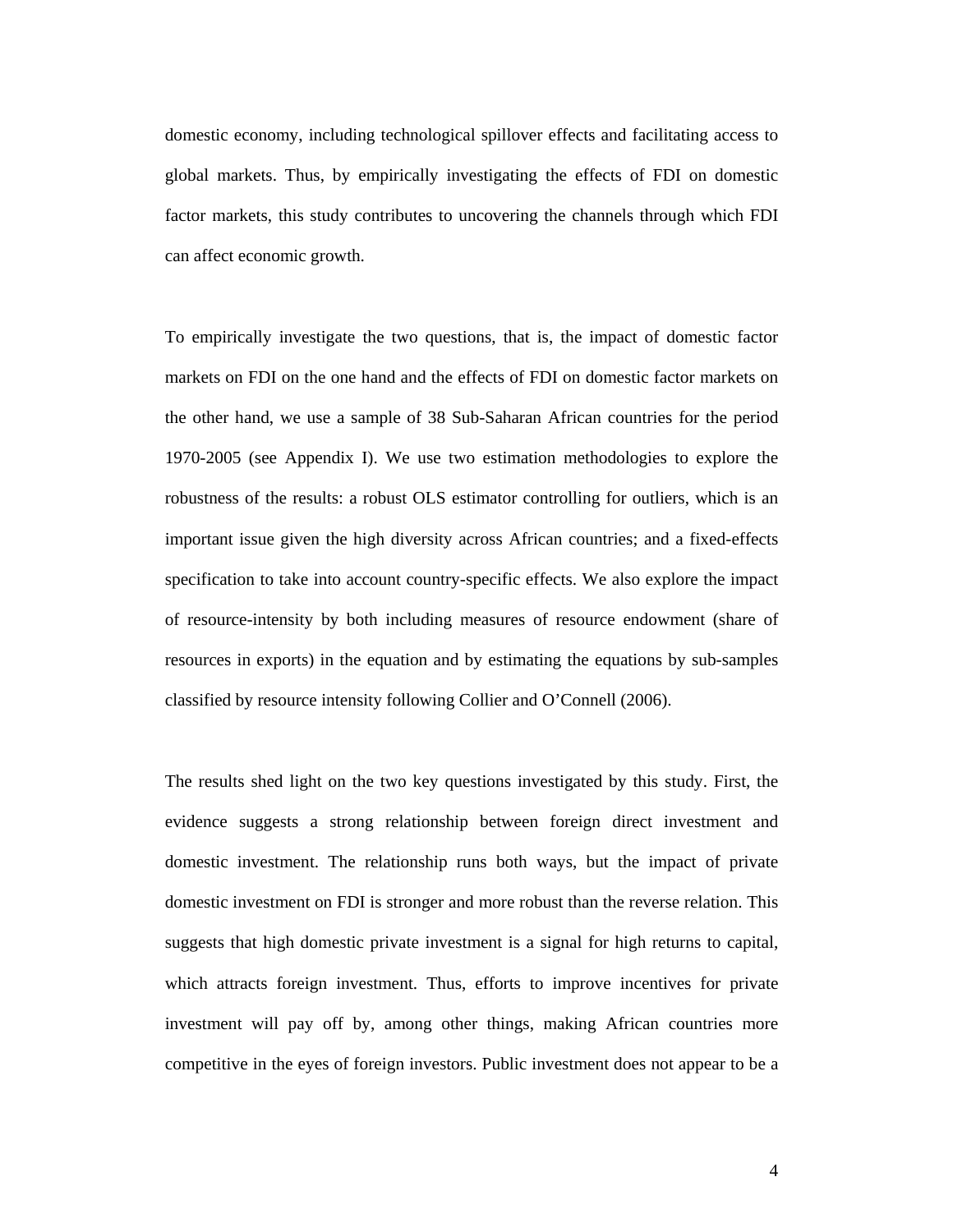major driver of FDI in these African countries, which may reflect the inefficiency of public infrastructure.

The remainder of the paper is organized as follows. Section 2 provides stylised facts on the trends of FDI relative to domestic investment in African countries. It also examines correlations between FDI and characteristics of domestic factor markets in addition to factors that have been identified in the literature as important determinants of FDI. Section 3 undertakes a detailed econometric investigation of the impact of domestic investment on FDI, taking into account other established correlates of FDI. Section 4 examines the effects of FDI on private investment. Section 5 summarizes the findings and concludes by highlighting key policy implications.

#### **2. FDI in sub-Saharan African countries: stylised facts**

#### **2.1 Trends in FDI and domestic investment in SSA**

In general, FDI in Sub-Saharan Africa (SSA) is low in comparison to other developing regions, concentrated in a few countries and largely targeting the natural resources sector. In recent years FDI flows to the region have been growing strongly in response to not only high commodity prices but also to improved macroeconomic stability. FDI inflows to SSA surpassed US\$20 billion in 2005, a 58.1 per cent increase on the previous year. As a result of this development, the region's share in global flows has increased from 0.5 per cent in 2000 to 2.2 per cent in 2005, though this remains far below the peak of 1970 (6.2%) (Figure 1). The continuing low share for the region reflects the dominance of China and other emerging economies in attracting foreign investment since the 1980s.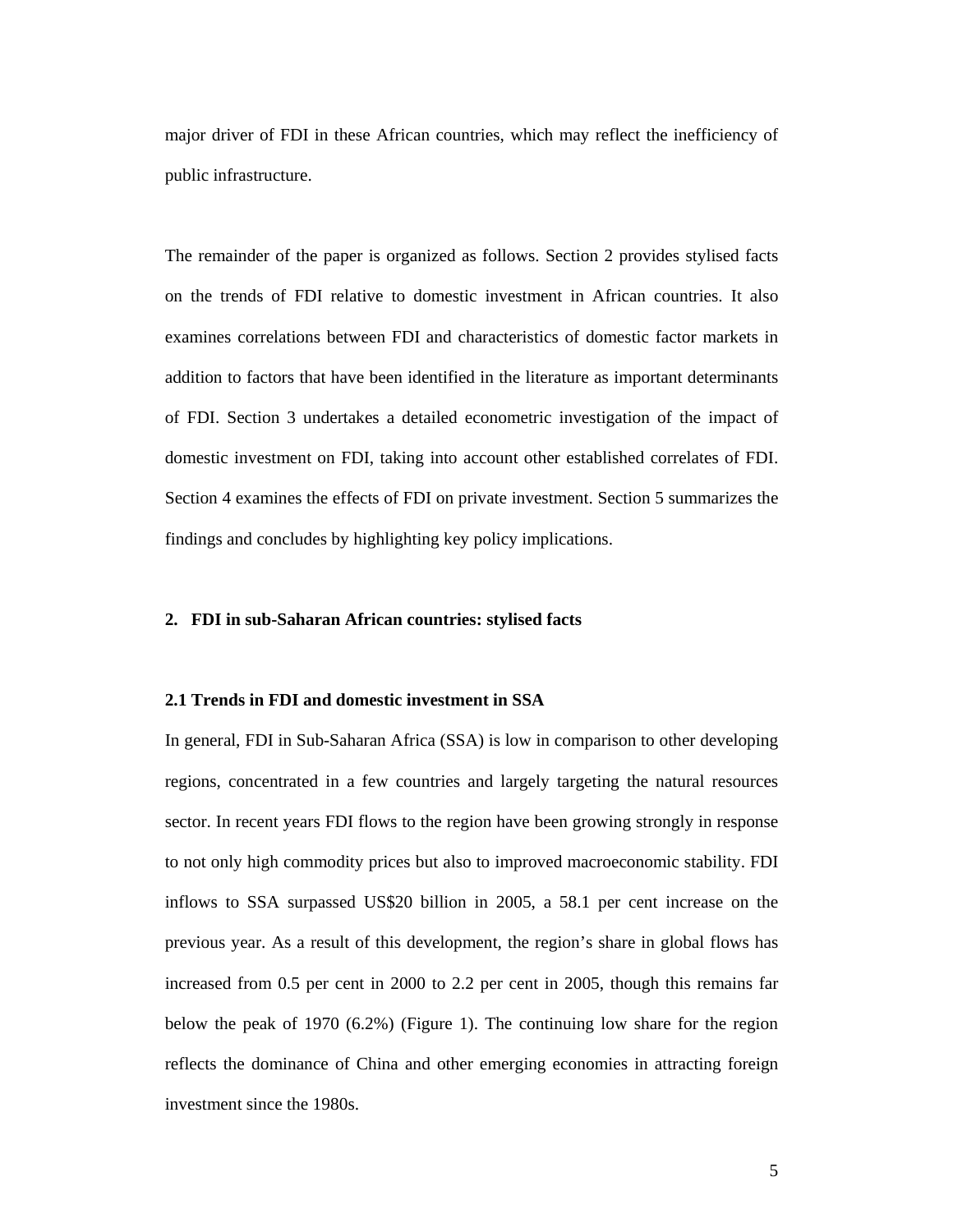

**Figure 1:** FDI to SSA: volume and share in world inflows,  $1970 - 2005$ 

Source: UNCTAD, FDI online database.

Figure 2 displays the evolution of FDI inflows to the sample of 38 SSA countries used in this paper, in comparison to gross private and public investment as ratios of gross domestic product. As evident in this graph, FDI inflows have been increasing since the mid-1990s, peaking at 4.8 per cent of GDP in 2003. Gross private investment reached a maximum of 16.4 per cent of GDP in 1972 before declining to around 10 per cent in the early 1980s. Since the 1990s, private investment rates have been slowly increasing. In comparison, gross public investment peaked at around 14 per cent in 1976 before declining rapidly over the following decade and has stagnated at between 7 per cent and 8 per cent since 1984.

The clear message from these trends is that while FDI is increasing in sub-Saharan African countries, domestic investment, particularly public investment, remains low and is not responding enough to the improvements in economic and political conditions observed on the continent over the past two decades (see also UNECA (2006)).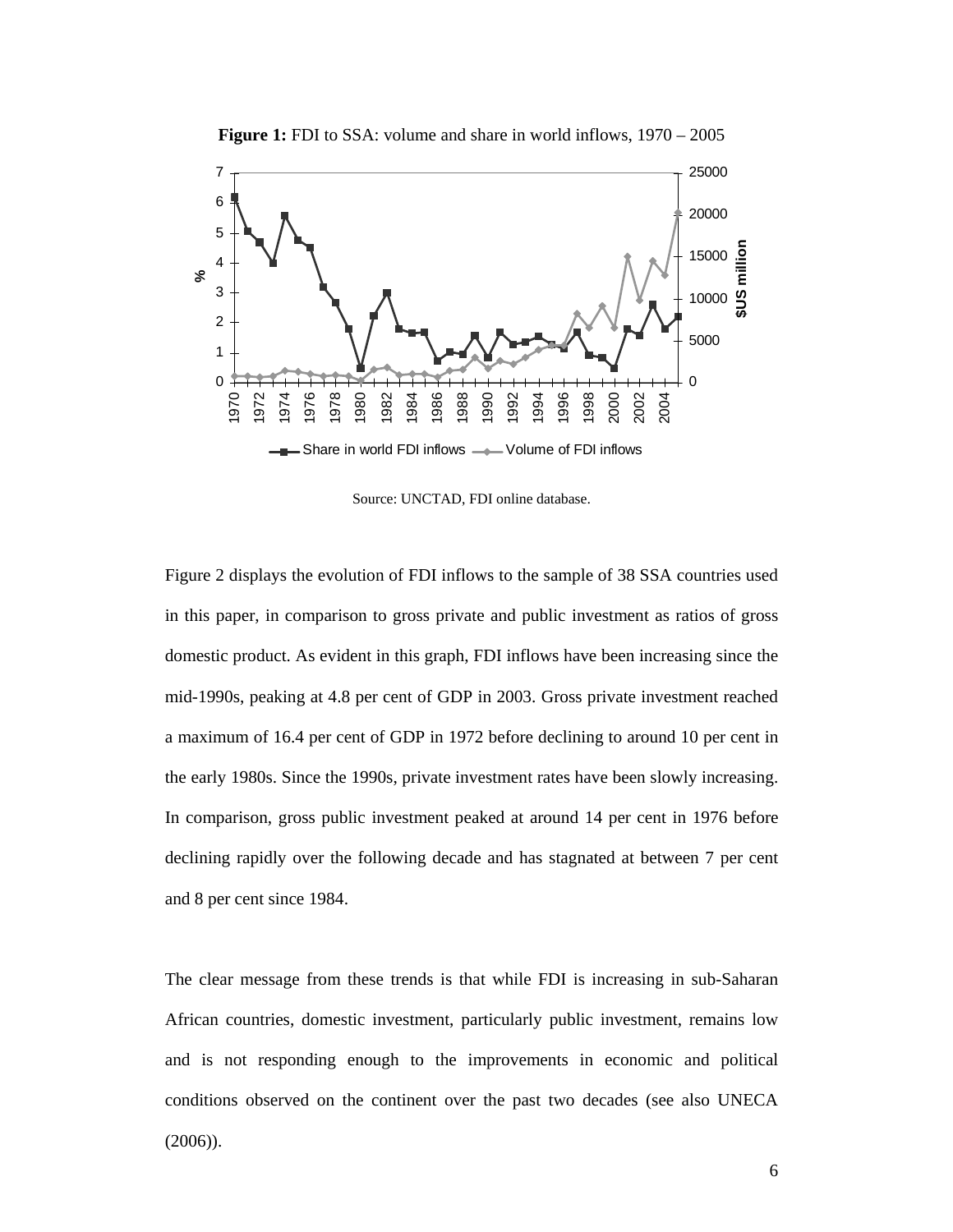

**Figure 2:** Trends in FDI, private and public investment for 38 sub-Saharan African countries, 1970-2005

Notes: FDI/GDP = foreign direct investment/GDP; PRIV/GDP = gross private investment/GDP; PUB/GDP = gross public investment/GDP. Source: UNCTAD, FDI online database; World Bank Africa Database 2006; World Development Indicators, online database.

Looking at the cross-country differences in these three dimensions of investment reveals significant variations across sub-Saharan countries (Table A1 in Appendix II). The countries with the highest average FDI/GDP ratios are Angola (6.9%), Chad (6.2%) and Seychelles (5.2%). The high ratios for Chad and Angola represent recent investments in the natural resource sector. Burundi, Burkina Faso and surprisingly Kenya have the lowest average FDI inflows as a percentage of GDP, all with figures below 1 per cent. Overall, 15 out of the 38 countries in the sample have average ratios of less than 1 per cent of GDP.

In contrast, the largest private investment/GDP ratios are found in Lesotho (33.9% of GDP), Gabon (23.2%) and Botswana (21.2%). Resource-rich countries like Angola have not yet translated their large export revenues into an increase in domestic private investment. Most of the countries with above average ratios of private investment are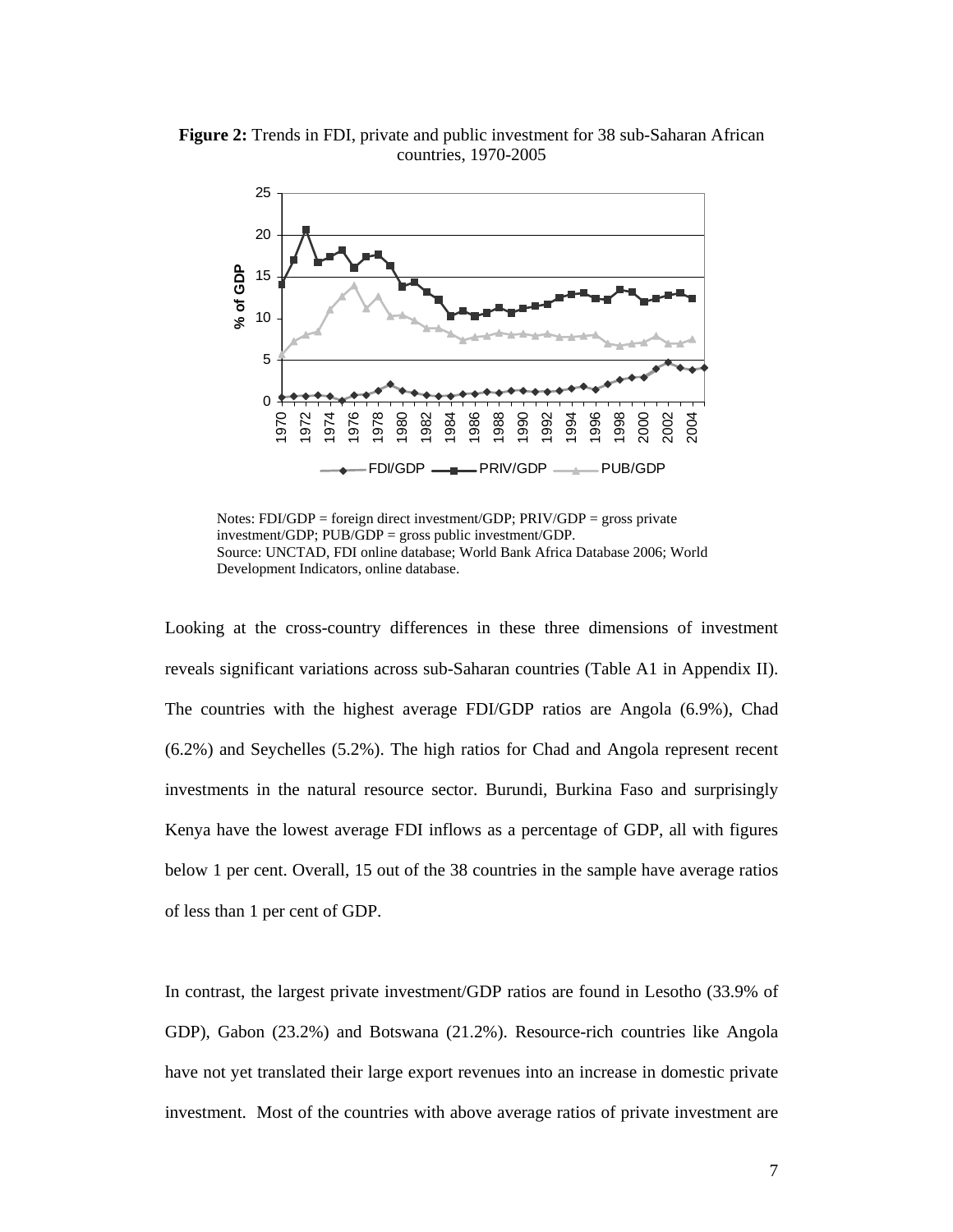middle-income countries. Least-developed countries (LDCs) tend to have lower private investment rates, with Burundi, Niger and Central African Republic having the lowest ratios (less than 5% of GDP).

Finally, public investment, which is driven by very different factors than foreign and domestic private investment, also varies considerably across the sub-Saharan countries in the sample. The average ratio of gross public investment to GDP ranges from 2.5 per cent in Zimbabwe to 20.5 per cent in Guinea-Bissau.

The recent commodity price boom has fuelled a considerable inflow of FDI to the natural resource sector in a number of African countries. This is reflected in the average FDI inflows in addition to differences in private and public investment across the sample. The groupings used in this descriptive analysis and below in estimating the empirical models are based on Collier and O'Connell (2006) (see Appendix I for an explanation of these groupings). FDI as a ratio of GDP is accordingly higher in resource-intensive countries (Table 1). Interestingly, private investment is also higher, reflecting perhaps the impact of FDI on private investment in these countries. In contrast, public investment is marginally higher in non-resource-intensive countries.

**Table 1:** FDI, private and public investment by resource-intensity

|                        |                | <b>Private</b> | <b>Public</b>                 |
|------------------------|----------------|----------------|-------------------------------|
| Grouping               | <b>FDI/GDP</b> |                | investment/GDP investment/GDP |
| Full sample            | 1.77           | 12.09          | 8.00                          |
| Non-resource-intensive | 1.39           | 11.31          | 8.11                          |
| Resource-intensive     | 2.74           | 13.89          | 7 71                          |

Source: UNCTAD, FDI online database; World Bank Africa Database 2006. Notes: See Appendix I for an explanation of these groupings.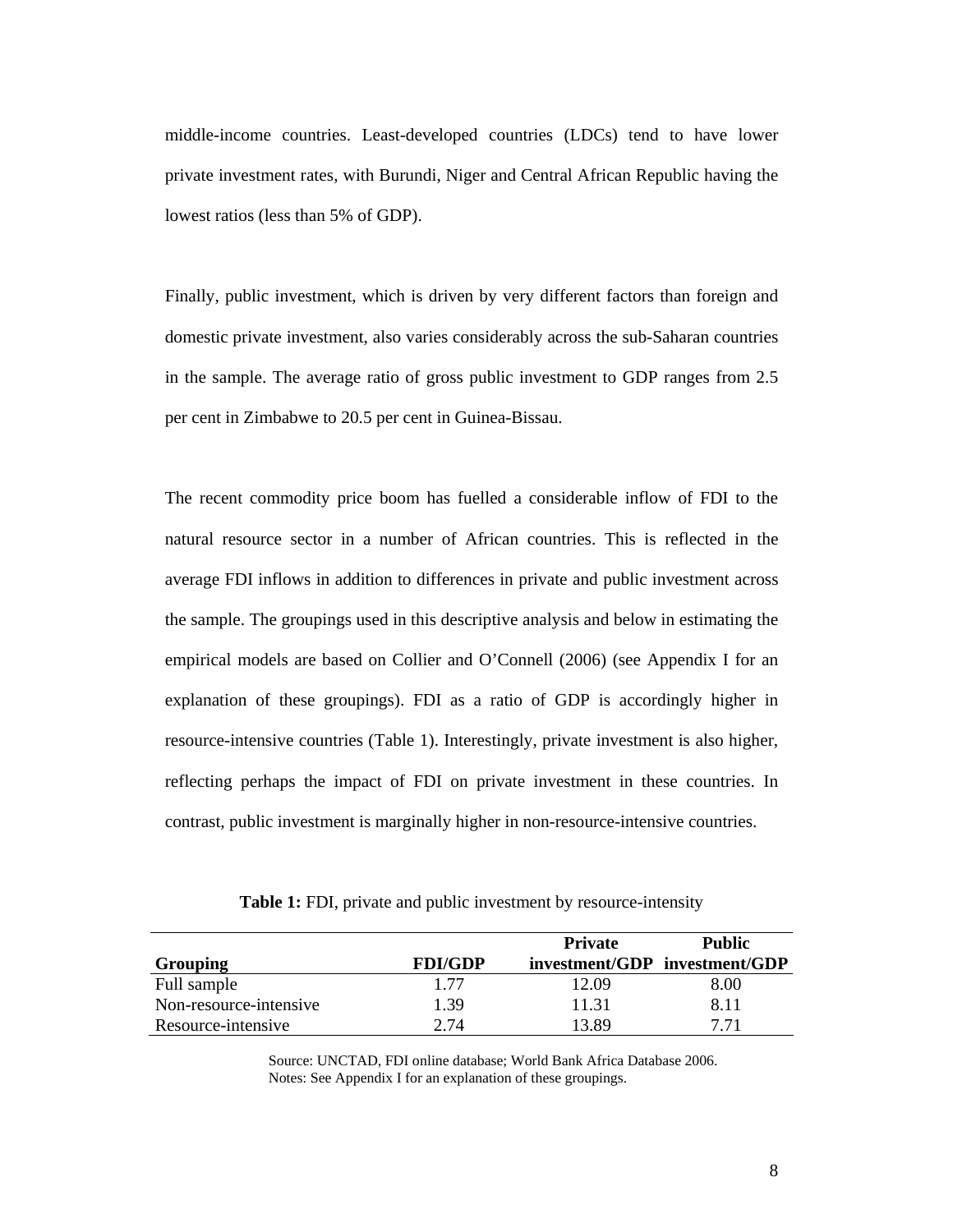Looking at these variables in these groupings reveals a couple trends (Figures 3 and 4). Firstly, as illustrated in Figure 3, FDI inflows have been in general higher and more volatile in resource-intensive countries, with a considerable divergence in recent years as a consequence of the commodity boom. This was also witnessed in the late 1970s. Note also that FDI inflows have been more volatile among resource-intensive countries. This may reflect the lumpiness of FDI in resource exploration and extraction, which results from the large fixed costs involved in such projects.



**Figure 3:** Trends in FDI by resource-intensity, 1970-2005

Resouce-intensive - Non-resource-intensive

Source: UNCTAD, FDI online database; World Development Indicators, online database.

Turning to private investment (Figure 4) shows that higher rates of private investment in resource-intensive countries was only evident between 1970 and 1986, after which there has been considerable convergence of private investment across the two groups of countries. In comparison, the trends in public investment are not as different, with a slightly higher degree of volatility witnessed in non-resource-intensive countries.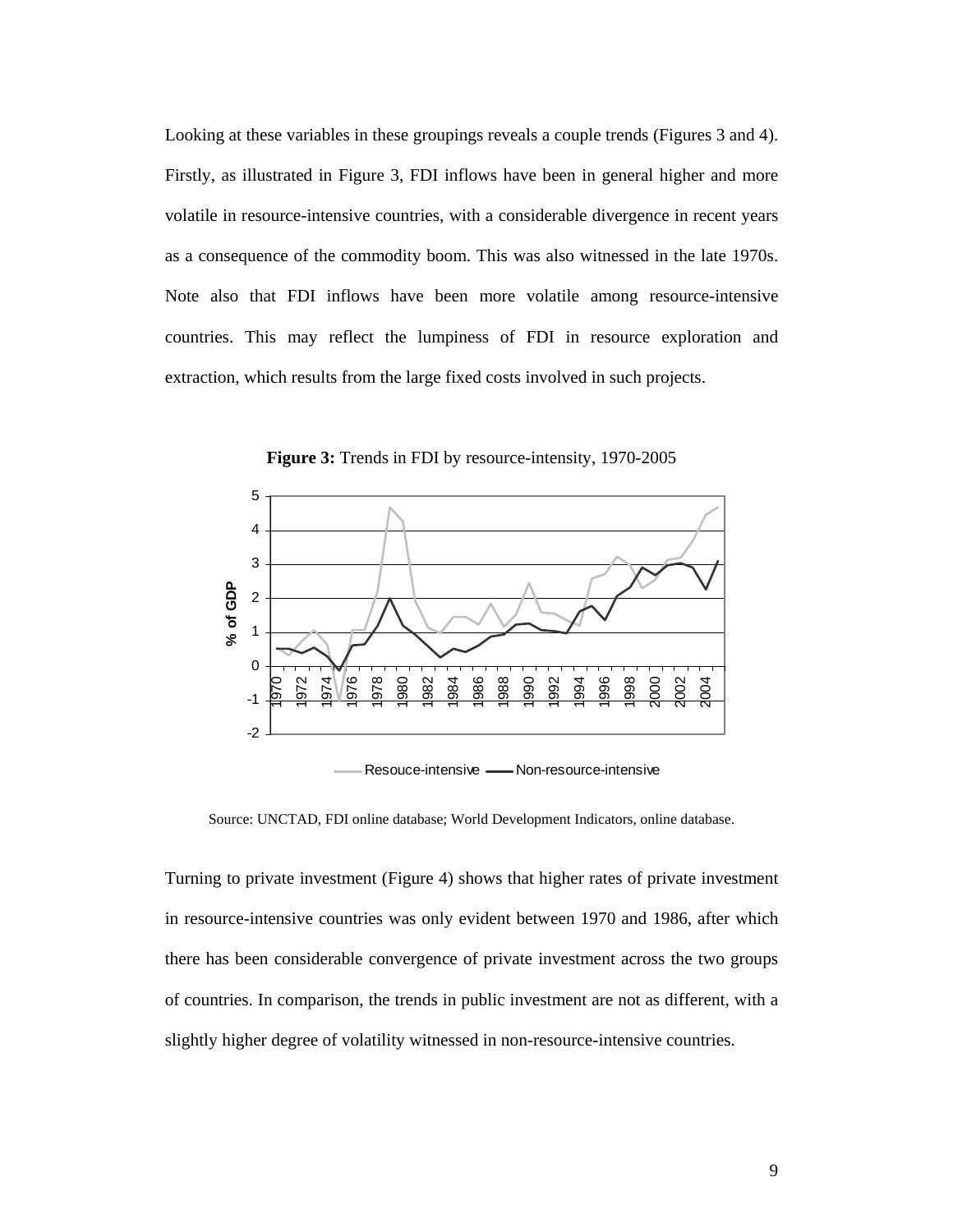

**Figure 4:** Trends in private and public investment by resource-intensity, 1970-2004

Notes: private-resource = private investment/GDP in resource-intensive countries; privatenonresource = private investment /GDP in non-resource-intensive countries; public-resource = public investment/GDP in resource-intensive countries; public-nonresource = public investment /GDP in non-resource-intensive countries. Source: UNCTAD, FDI online database; World Bank Africa Database 2006; World

Development Indicators, online database.

#### **2.2 The relationship between investment and key determinants**

In Section 3 we undertake a detailed econometric analysis of the determinants of FDI, with a particular focus on the role of domestic factor markets. In this section, we start by investigating correlations between FDI and characteristics of domestic factor markets as well as other determinants including macroeconomic, political, and human capital variables.

As can be seen in Table 2, FDI inflows are significantly and positively correlated with a range of determinants typically employed in the literature: GDP growth, openness as measured by total trade, infrastructure as measured by the number of telephone subscribers, natural resource endowment and the quality of polity (see, for e.g., Asiedu 2002, 2004, 2005; Dupasquier and Osakwe, 2006; Kandiero and Chitiga, 2006; Lydon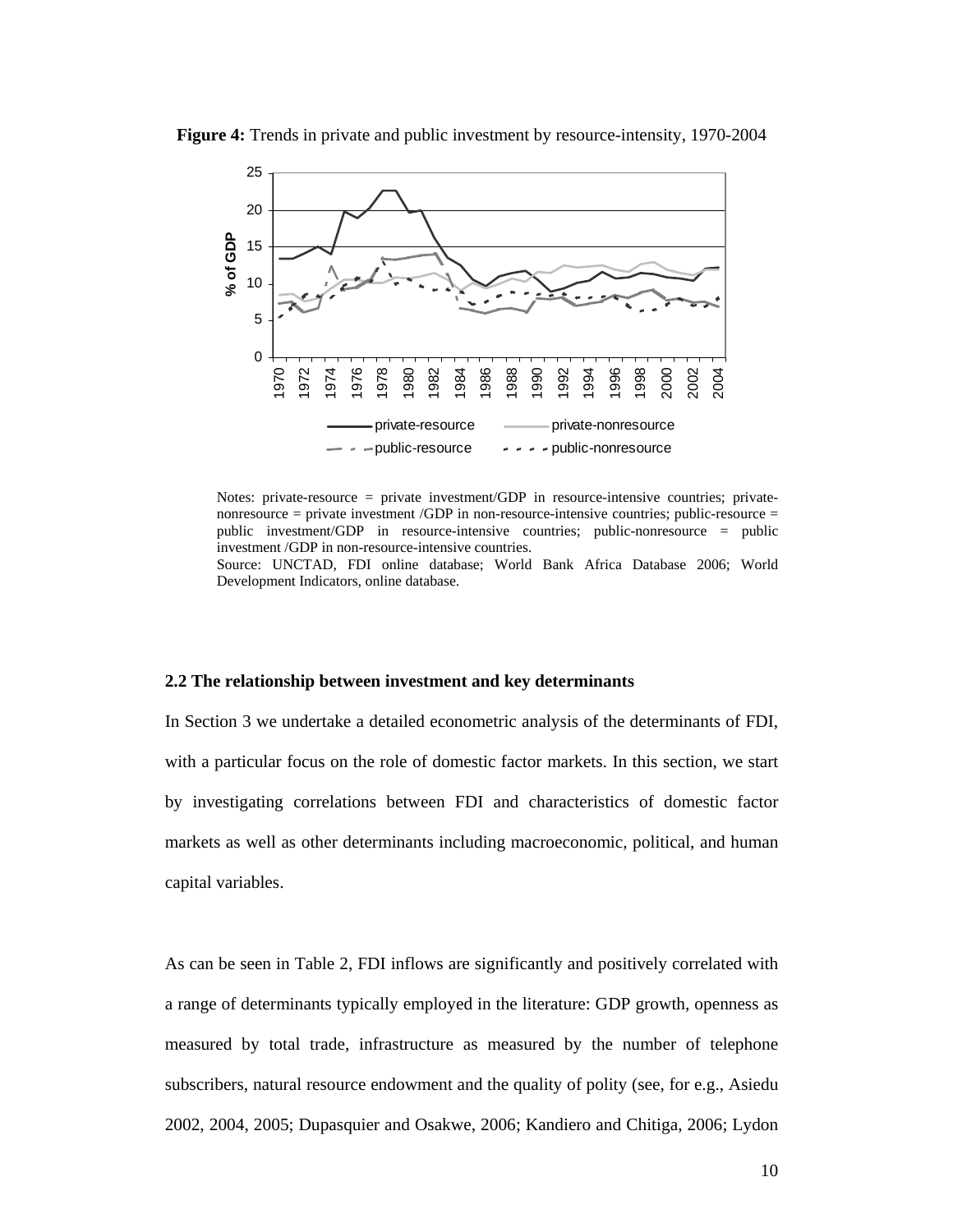and Williams, 2005; UNECA, 2006). A positive correlation is evident between FDI/GDP and the stock of FDI inflows, suggesting that foreign companies continue to invest in countries where they have a presence in addition to the attraction of other foreign entities to an established market that already caters for foreign investors.

|                                   | <b>Pearson's correlation</b> |                | No. Of       |
|-----------------------------------|------------------------------|----------------|--------------|
| <b>Variable</b>                   | coefficient                  | <b>P-value</b> | observations |
| GDP growth                        | 0.11                         | 0.00           | 1228         |
| <b>Openness</b>                   | 0.35                         | 0.00           | 1203         |
| Log of telephone subscribers      | 0.24                         | 0.00           | 1059         |
| Log of FDI stock                  | 0.30                         | 0.00           | 939          |
| Detrended REER                    | 0.02                         | 0.58           | 644          |
| <b>REER</b> volatility            | $-0.16$                      | 0.00           | 644          |
| Detrended CPI                     | $-0.08$                      | 0.03           | 866          |
| <b>CPI</b> volatility             | 0.21                         | 0.00           | 866          |
| Polity score                      | 0.07                         | 0.02           | 1120         |
| Oil, mineral and ore exports as % |                              |                |              |
| of total merchandise exports      | 0.13                         | 0.00           | 595          |
| Ogive concentration index         | 0.19                         | 0.00           | 755          |

**Table 2:** Correlations between FDI/GDP and key determinants

Source: Polity IV Project; UNCTAD, FDI online database; World Development Indicators, online database.

In terms of political variables, FDI inflows are positively correlated with a composite indicator of democracy and autocracy (polity2).<sup>2</sup> This suggests that FDI inflows are higher in countries that are more democratic. However, looking at this combined polity score as a categorical variable rather than as a single indicator reveals that this correlation is not linear. As illustrated in Table 3, countries that are classified as weakly autocratic have the highest average FDI/GDP ratio. Based on the average score for the period 2000-2004, countries in this category include Angola, Chad, Republic of Congo and Gabon, where high FDI inflows are largely driven by natural resource extraction.

 $\overline{a}$ 

 $2^2$  See Marshall and Jaggers (2005) for detailed information on this polity indicator.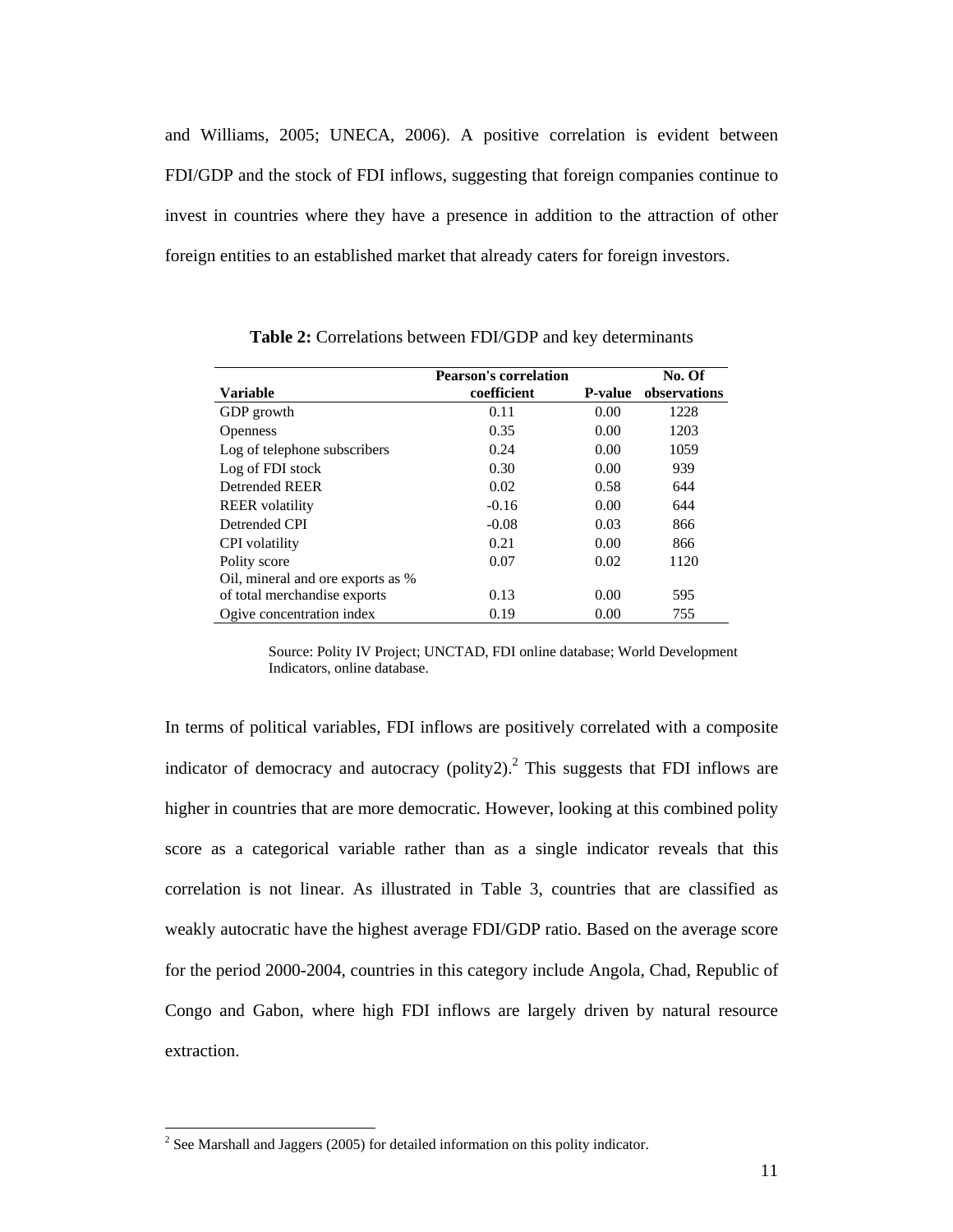In comparison, private investment is higher in strongly democratic countries, which underscores the importance of a supportive investment climate, including good governance and institutions, in promoting domestic private investment. On the other hand, public investment is higher in both strongly autocratic and strongly democratic countries, suggesting no clear relationship between public investment and the polity.

**Table 3:** Investment (% of GDP) by political regimes

| Type of political regime | <b>FDI/GDP</b> | <b>PRIV/GDP</b> | <b>PUB/GDP</b> |
|--------------------------|----------------|-----------------|----------------|
| Strongly autocratic      | 1.13           | 11.55           | 8.93           |
| Weakly autocratic        | 2.76           | 12.08           | 6.21           |
| Weakly democratic        | 1.41           | 10.38           | 7.21           |
| Strongly democratic      | 1.94           | 13.85           | 8.44           |

Source: Polity IV; UNCTAD, FDI online database; World Bank Africa Database 2006; World Development Indicators, online database.

FDI inflows are unsurprisingly also positively correlated with the proportion of natural resources in merchandise exports. Countries where oil, minerals and ore account for more than 50 per cent of merchandise exports have on average a FDI/GDP ratio of 2.1 per cent compared to 1.4 per cent for countries with lower shares of resources in exports. In these natural resource rich countries, private and public investment/ GDP ratios are also higher. This relationship is also captured by the positive correlation between FDI and the Ogive index of concentration of exports, implying that inflows are higher in countries with lower levels of export diversification. In fact, this result suggests that FDI may contribute to further concentration of production and exports, exposing the recipients further to export instability.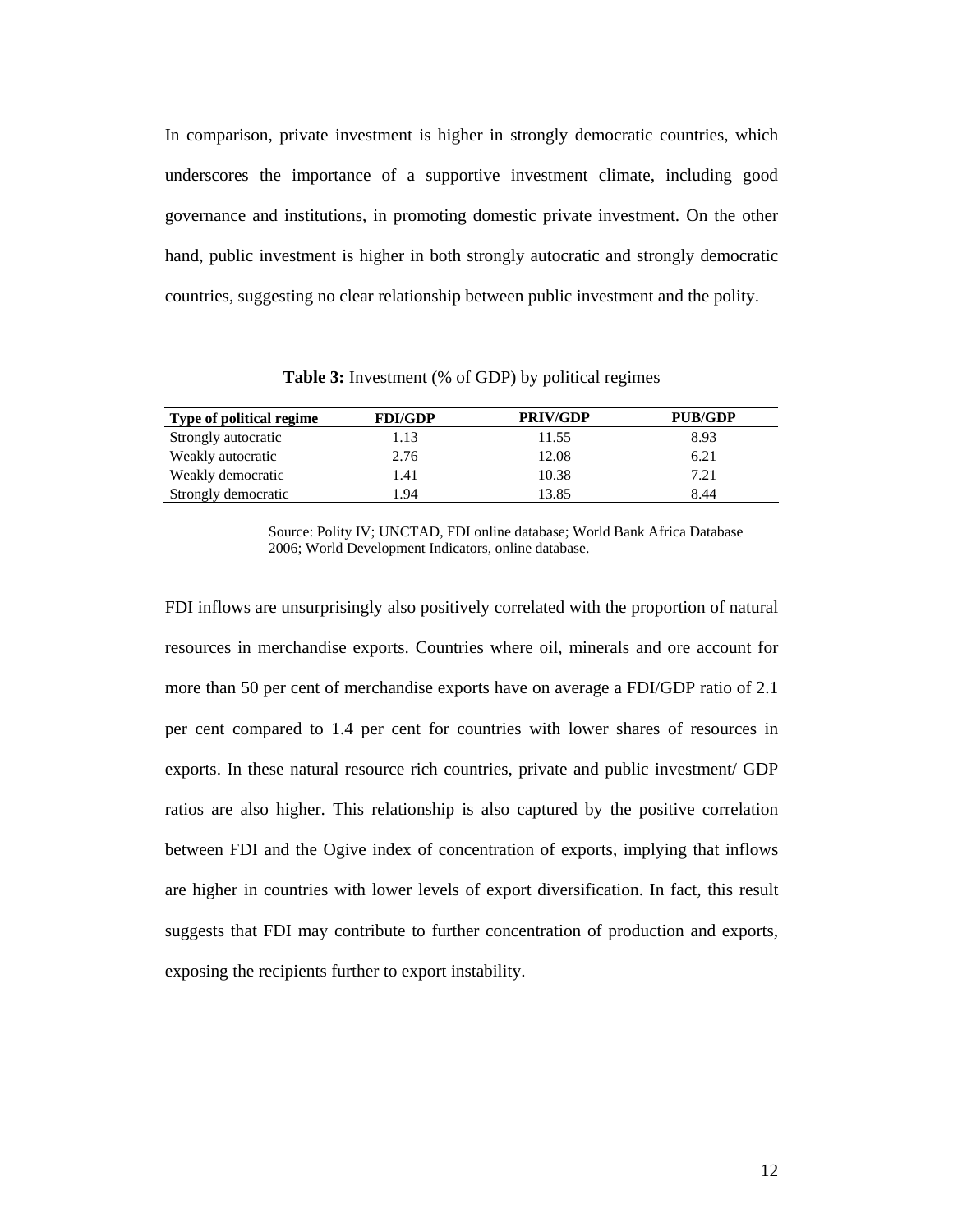#### **2.3 Relationship between FDI and domestic factor markets**

Turning to the main focus of this paper, we investigate the correlation between FDI and domestic factor markets. As evident in Table 4, FDI is positively correlated with a range of variables characterising the domestic factor markets.

Firstly, foreign investment is higher when both private and public investment ratios are higher, though the correlation is much higher in the case of private investment. This is a first indication of the important relationship between these three investment variables. In addition to the insight provided by these correlations, it is important to recognise that there variables are related over time in a dynamic relationship with causality running in both directions. These issues are investigated further in sections 3 and 4 below.

|                                         | <b>Pearson's correlation</b> |                 | No. of       |
|-----------------------------------------|------------------------------|-----------------|--------------|
| <b>Variable</b>                         | coefficient                  | <b>P</b> -value | observations |
| Private investment/GDP                  | 0.25                         | 0.00            | 895          |
| Public investment/GDP                   | 0.06                         | 0.07            | 877          |
| Monthly manufacturing wage              | 0.37                         | 0.00            | 194          |
| Monthly manufacturing wage differential | 0.35                         | 0.00            | 194          |
| Rigidity of employment index            | 0.10                         | 0.34            | 90           |
| Youth literacy rate                     | 0.06                         | 0.14            | 680          |

**Table 4:** Correlations between FDI and domestic factor market characteristics

Source: UNCTAD, FDI online database; UNESCO Institute for Statistics, online database; World Bank Africa Database 2006; World Development Indicators, online database.

Secondly, there is also evidence of a large positive correlation between FDI inflows and monthly manufacturing wages, contrary to a negative relationship between labour costs and FDI implied by theory and as found in certain empirical studies.<sup>3</sup> Moreover,

 $\overline{a}$ 

<sup>&</sup>lt;sup>3</sup> Asiedu (2002) reports that different cross-country studies find that labour costs can have either a positive, negative or insignificant effect on FDI. However, Kucera (2002:4) argues that the evidence "leans towards suggesting that higher labour costs negatively affect FDI". The negative effects appear to be stronger in studies that have controlled for differences in labour productivity (Kucera, 2004).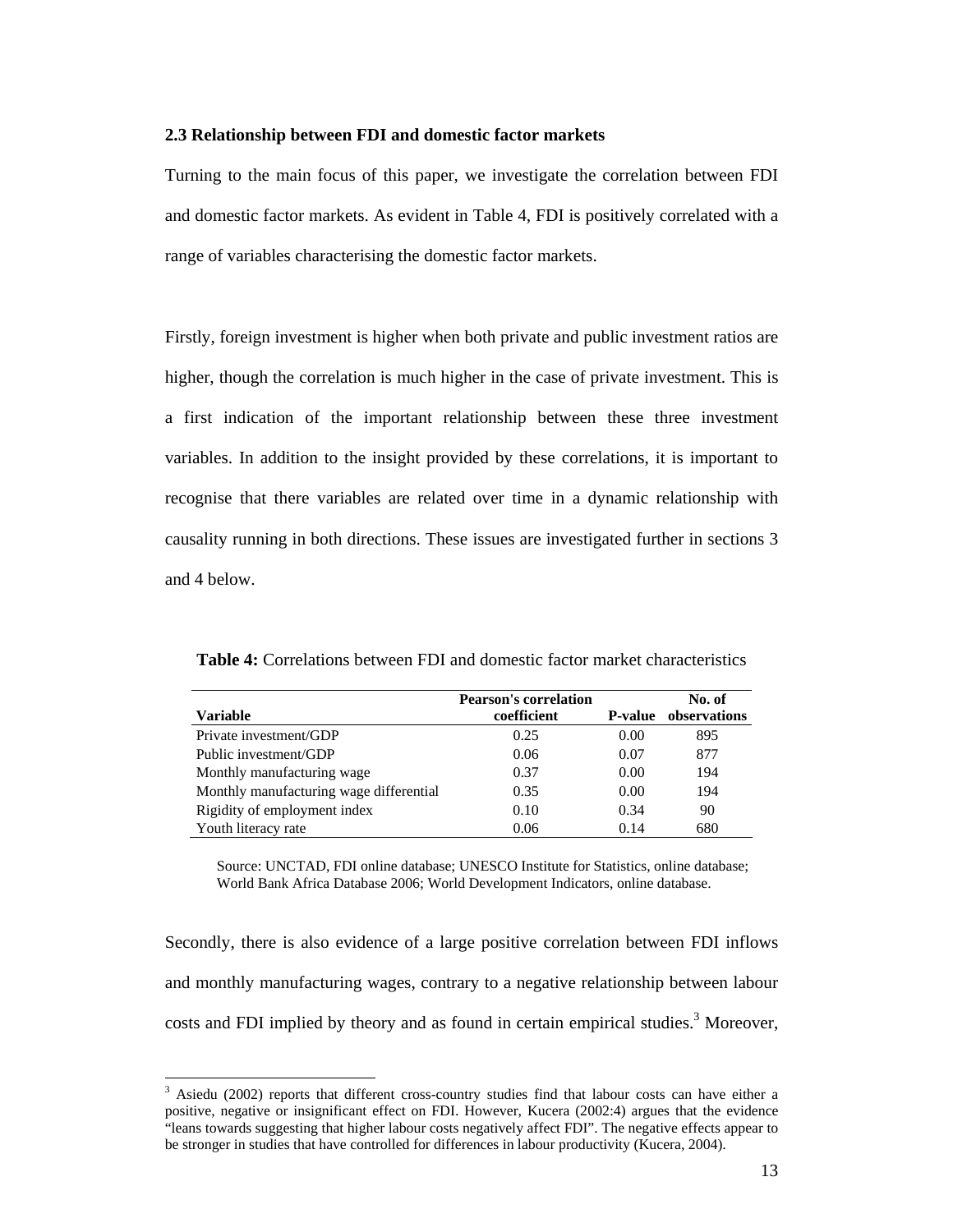there is also a positive correlation between FDI and the wage differential, which is defined here as the difference between the country-level monthly manufacturing wage and the average in the sample for that year. This implies that countries that have above average wages tend to also have higher FDI/GDP ratios. As shown in some of the literature, this could be the result of foreign-owned firms paying a wage premium (see, for example, te Velde and Morrissey (2003) for evidence based on data from five African countries). Alternatively, foreign investors could be attracted to countries with higher levels of human capital, which is reflected in higher wages. Another possibility is that foreign investors are able to absorb high wage rates due to high returns to capital. The positive correlation between the wage rate and FDI is also consistent with the fact that FDI to Africa flows mostly into natural resource industries, which are capital intensive.

In addition to the direct cost of wages, the literature has investigated whether labour market regulations and the resulting rigidity in terms of hiring, firing, hours and other key factors deter foreign investors. For example, if legislation prevents or severely constrains the dismissal of workers, firms will have lower incentives in the first place to hire new employees. Such regulations could, at least theoretically, deter foreign companies from investing in a specific country (see OECD (2004) and UNECA (2006) for a further discussion on these issues).

However, empirical evidence on this relationship is mixed. Javorcik and Spatareanu (2005) find that greater labour market flexibility in the host country in absolute and relative terms is correlated with higher FDI flows. In contrast, Kucera (2002) finds no support for the hypothesis that foreign investors favour countries with lower labour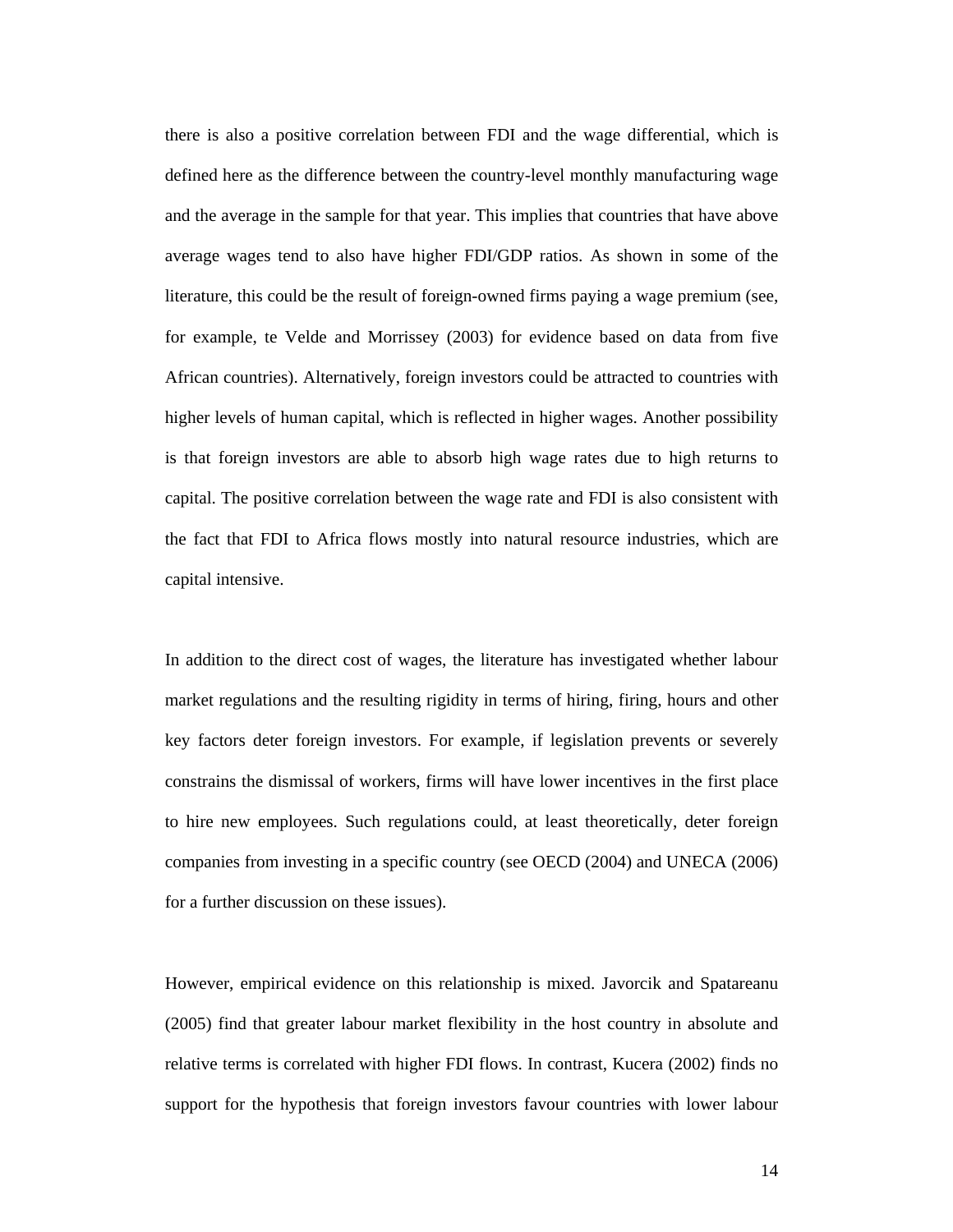standards, which suggests that the benefits of sound labour standards outweigh the costs. Although Africa has relatively rigid employment regulations in comparison to other developing regions, the correlation presented in Table 3 does not suggest any significant relationship between the rigidity of employment and FDI inflows.

Human capital is another important determinant of FDI inflows, as investigated by such studies as Noorbakhsh, Paloni and Youssef (2001), who find that this factor is one of the most important drivers of foreign investment. Contrasting this stylised fact, there is no statistical evidence of a positive correlation between FDI/GDP and the youth literacy rate in the case of the sample of African countries considered in this study (Table 4).

|                                                                                     |      | <b>Private</b> | <b>Public</b> | <b>FDI</b> stock |
|-------------------------------------------------------------------------------------|------|----------------|---------------|------------------|
| <b>Level of youth literacy</b>                                                      | FDI. | investment     | investment    | (US\$ millions)  |
| 1970-2005                                                                           |      |                |               |                  |
| Low youth literacy rate $\left\langle \langle 25 \rangle \right\rangle$ percentile) | 1.64 | 8.28           | 8.44          | 192.94           |
| Medium youth literacy rate<br>(25th percentile - 75th percentile)                   | 1.53 | 10.37          | 7.68          | 1130.14          |
| High youth literacy rate $($ >75th percentile $)$                                   | 1.99 | 14.16          | 6.53          | 4128.12          |
| <b>After 1997</b>                                                                   |      |                |               |                  |
| Low youth literacy rate $\left\langle \right\rangle 25$ th percentile)              | 7.68 | 12.74          | 9.08          | 541.61           |
| Medium youth literacy rate<br>(25th percentile - 75th percentile)                   | 2.62 | 10.47          | 6.99          | 1651.93          |
| High youth literacy rate (>75th percentile)                                         | 3.25 | 13.37          | 6.09          | 7047.04          |
|                                                                                     |      |                |               |                  |

**Table 5:** Investment (% of GDP) by level of youth literacy

Source: UNCTAD, FDI online database; UNESCO Institute for Statistics online database; World Bank Africa Database 2006; World Development Indicators, online database

If we look at investment ratios by various percentiles in the distribution of youth literacy rate in the sample, a different relationship emerges. Firstly, as displayed in Table 5, FDI inflows, the stock of FDI, and private investment are higher in countries with higher youth literacy rates (this includes countries like Botswana, Namibia and South Africa), while public investment is the lowest in such countries.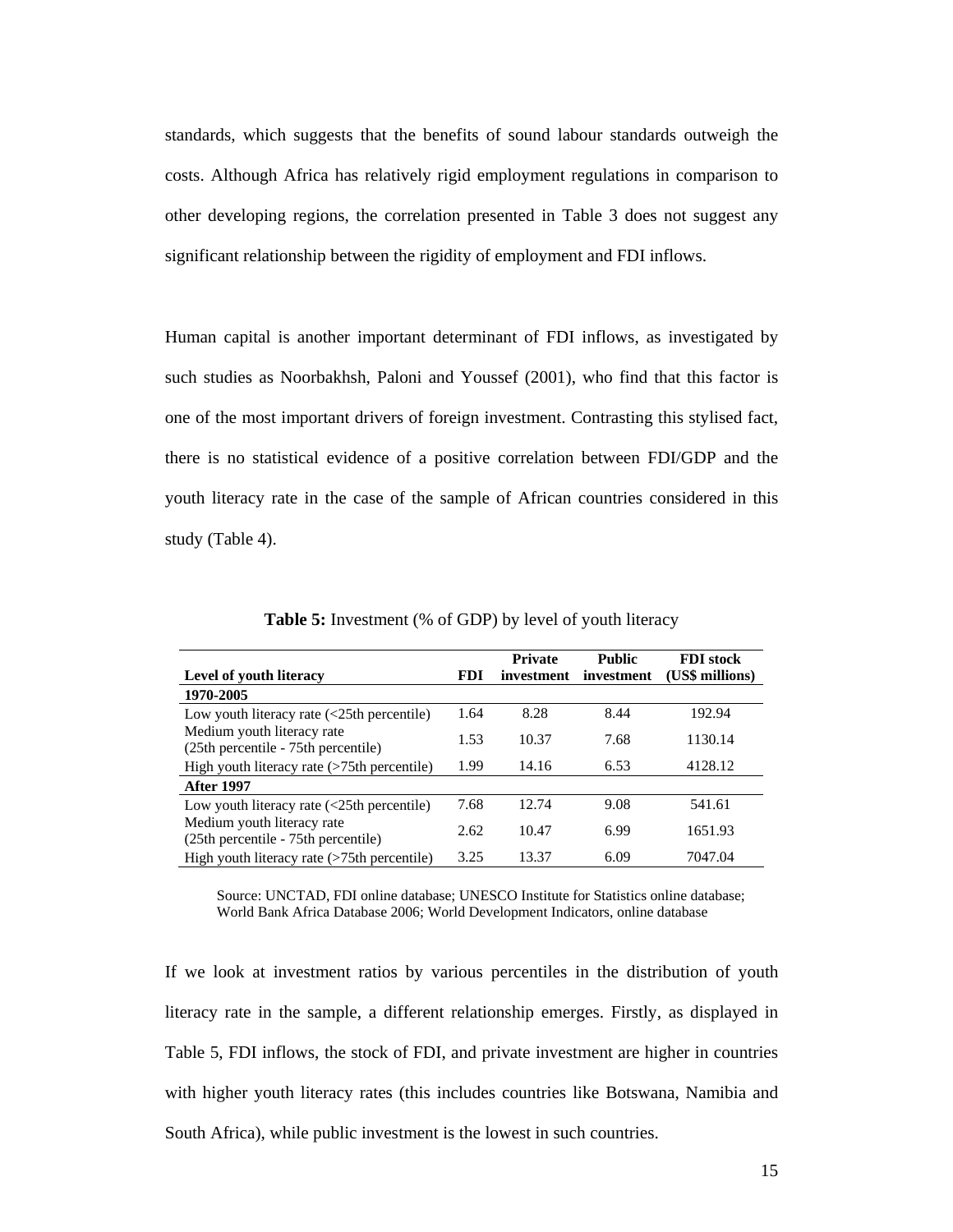Restricting the sample to post-1997, a period where FDI inflows have accelerated, provides evidence of another relationship. In this case, FDI is considerably higher in countries with low literacy rates (<46%). This category includes countries such as Chad where oil exploration and exploitation have attracted large FDI inflows**.** This does not imply that human capital is not an important driver of FDI in African countries. Rather, as clearly evidenced by the positive and increasing relationship between literacy rate category and stock of FDI, human capital is important for sustaining foreign investment over the longer term.

#### **3. Econometric analysis of the linkages between domestic investment and FDI**

The summary statistics presented above provide an insight into the relationship between foreign investment and a range of structural or fundamental factors, in addition to the correlations with domestic factor markets. In this section, we investigate the impact of the variables discussed above on FDI inflows and private investment, controlling for outliers, unobserved heterogeneity and endogeneity of variables, which can bias estimates. The analysis is based on the following specification:

$$
\frac{FDI}{GDP}_{it} = \alpha + \beta' X_{it} + \mu_i + \varepsilon_{it} , \qquad (1)
$$

where *FDI/GDP* is the net inflow of foreign direct investment as a ratio to real *GDP*, *X* is a vector of determinants including domestic investment,  $\mu_i$  the time-invariant unobserved heterogeneity term and  $\varepsilon_{it}$  the random error term.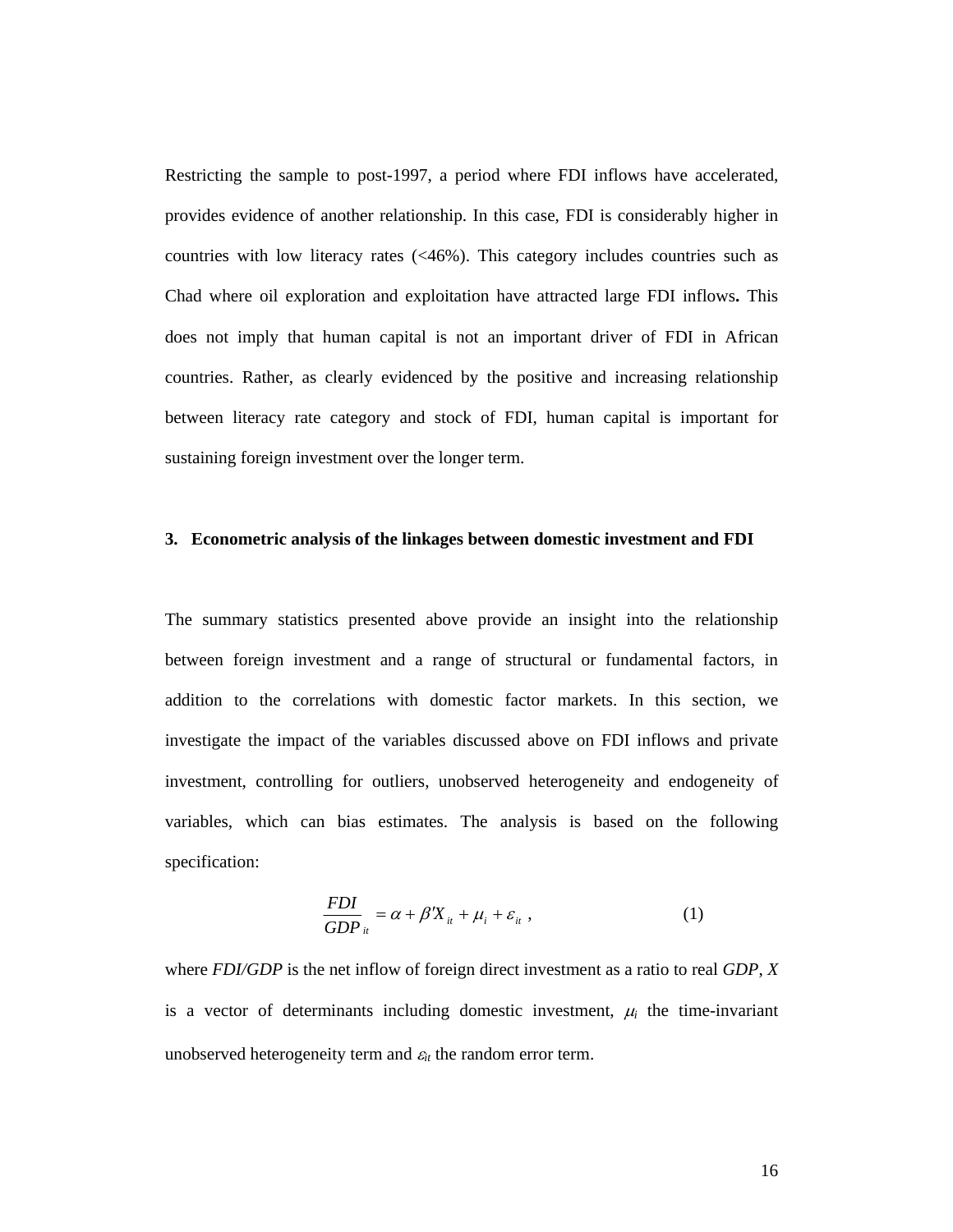#### **3.1 Fundamental determinants of FDI**

As highlighted in Sections 1 and 2, the literature on FDI has identified a range of key determinants including economic growth, openness, and infrastructure. Our base empirical specification includes these variables in addition to the lagged stock of FDI to capture the impact of existing foreign investment on new FDI inflows. We also include a dummy for post-1997 to reflect the shift in the trend in FDI inflows. Dummies for Angola and Chad interacted with a dummy for the period after 1997 are also used in the empirical specifications to test the sensitivity of our results to the substantial rise in FDI/GDP ratios in these countries starting in the second half of the 1990s. Though the fixed-effects estimator removes the time-invariant country effect, it does not account for such a time-varying impact at the country-level. The estimates for equation (1) using the fixed-effects method and the robust OLS estimator where outliers have been weighted are reported in Table 6. Column 4 reports the results with the Angola and Chad dummies and a post-1997 dummy.

The coefficient estimates reported in Table 6 are largely consistent with the results found in the literature. The robust OLS results in column (1) show that GDP growth, openness, and the stock of FDI all have a large positive effect on FDI inflows. The structural break dummy capturing the shift in the trend after 1997 has the expected positive effect on FDI inflows. Contrary to expectations, the coefficient on the infrastructure variable (log of telephone subscribers) is negative. This may reflect the fact that the resource-rich countries that have attracted FDI also have an underdeveloped telecommunication network. It is also possible that FDI inflows to Sub-Saharan Africa are being attracted by opportunities in the undeveloped telecommunications sector in many countries, suggesting reverse causality. However,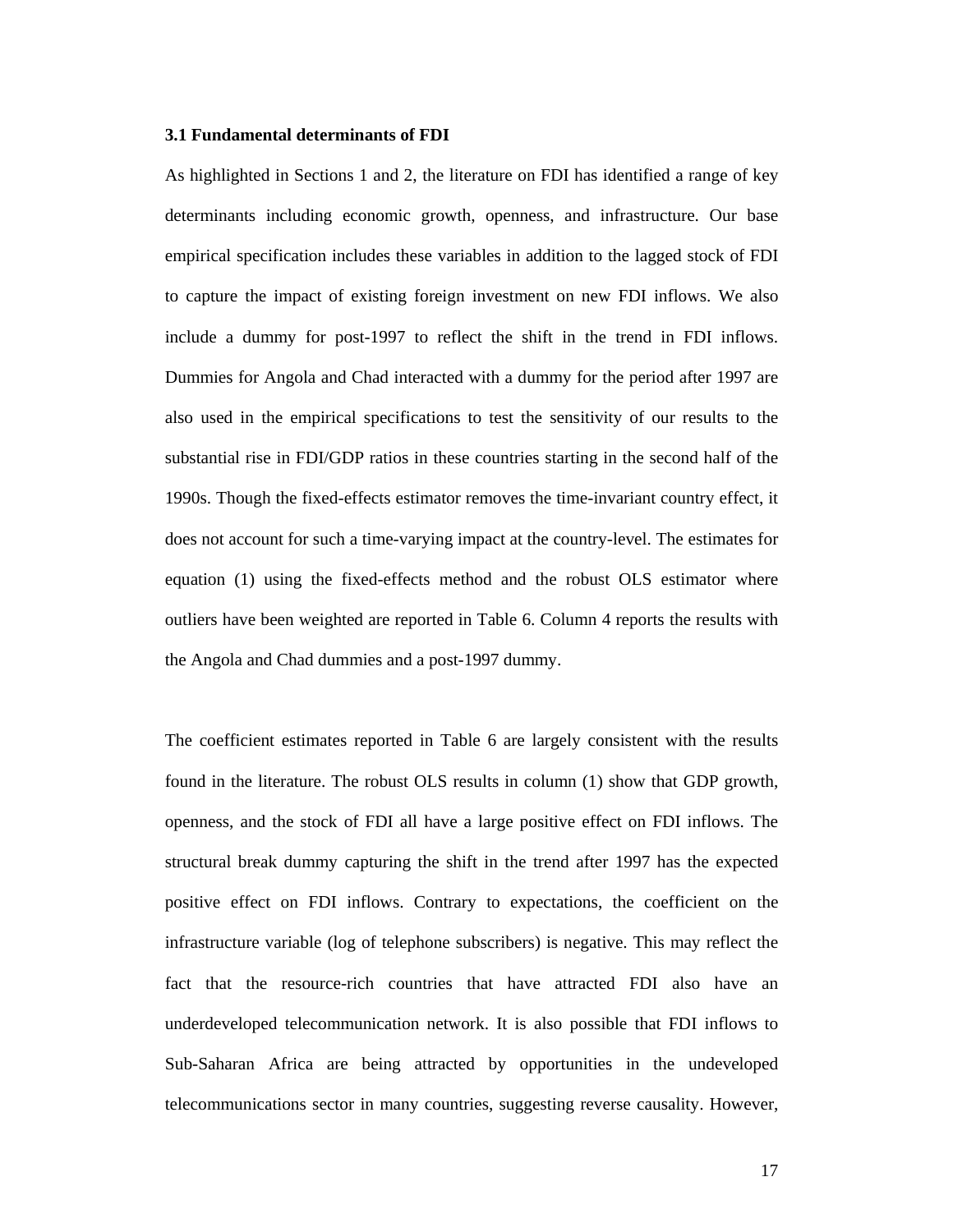in the case of the fixed effects regression (columns 2 and 3) the coefficient on this variable becomes positive and significant, suggesting that the correlation with the unobserved country time-invariant heterogeneity  $(\mu_i)$  was causing a bias in the OLS estimates.

| Dependent variable: FDI/GDP         |            |            |             |
|-------------------------------------|------------|------------|-------------|
|                                     | OLS        | FE         | FE          |
| <b>Explanatory variables</b>        | (1)        | (2)        | (3)         |
| GDP growth                          | $0.019**$  | $0.040**$  | 0.018       |
|                                     | (0.009)    | (0.017)    | (0.016)     |
| <b>Openness</b>                     | $0.020***$ | $0.038***$ | $0.025***$  |
|                                     | (0.002)    | (0.007)    | (0.006)     |
| Log of telephone subscribers        | $-0.100**$ | $0.319*$   | $0.434**$   |
|                                     | (0.047)    | (0.170)    | (0.156)     |
| Log of stock of FDI inflows $(t-1)$ | $0.213***$ | $0.617***$ | $0.545***$  |
|                                     | (0.035)    | (0.158)    | (0.144)     |
| Post-1997                           | $0.945***$ | $0.832**$  | 0.272       |
|                                     | (0.131)    | (0.348)    | (0.320)     |
| Chad*Post-1997                      |            |            | $10.453***$ |
|                                     |            |            | (1.189)     |
| Angola*Post-1997                    |            |            | 12.386***   |
|                                     |            |            | (1.206)     |
| $R^2$                               | 0.30       | 0.21       | 0.37        |
| F-Statistic                         | 74.59***   | $47.15***$ | 65.76***    |
| No. of observations                 | 868        | 867        | 868         |

**Table 6:** Structural determinants of FDI: contemporaneous effects

Notes: Standard errors reported in parentheses; \*\*\* - significant at the 1 per cent level, \*\* significant at the 5 per cent level, and \* - significant at the 10 per cent level;

 $OLS$  = robust  $OLS$  regression where outliers are weighted;  $FE$  = fixed effects regression. The R-squared reported for the fixed-effects model is the overall statistic.

As an alternative way of controlling for potential simultaneity bias, we estimate equation (1) using lagged explanatory variables. The results for this specification are listed in Table 7, which are in line with those reported above in Table 6.

As reported in column 3, the estimates from the specification with the dummies for Angola and Chad are similar to column 2, expect for the number of telephone subscribers which becomes positive and significant as expected.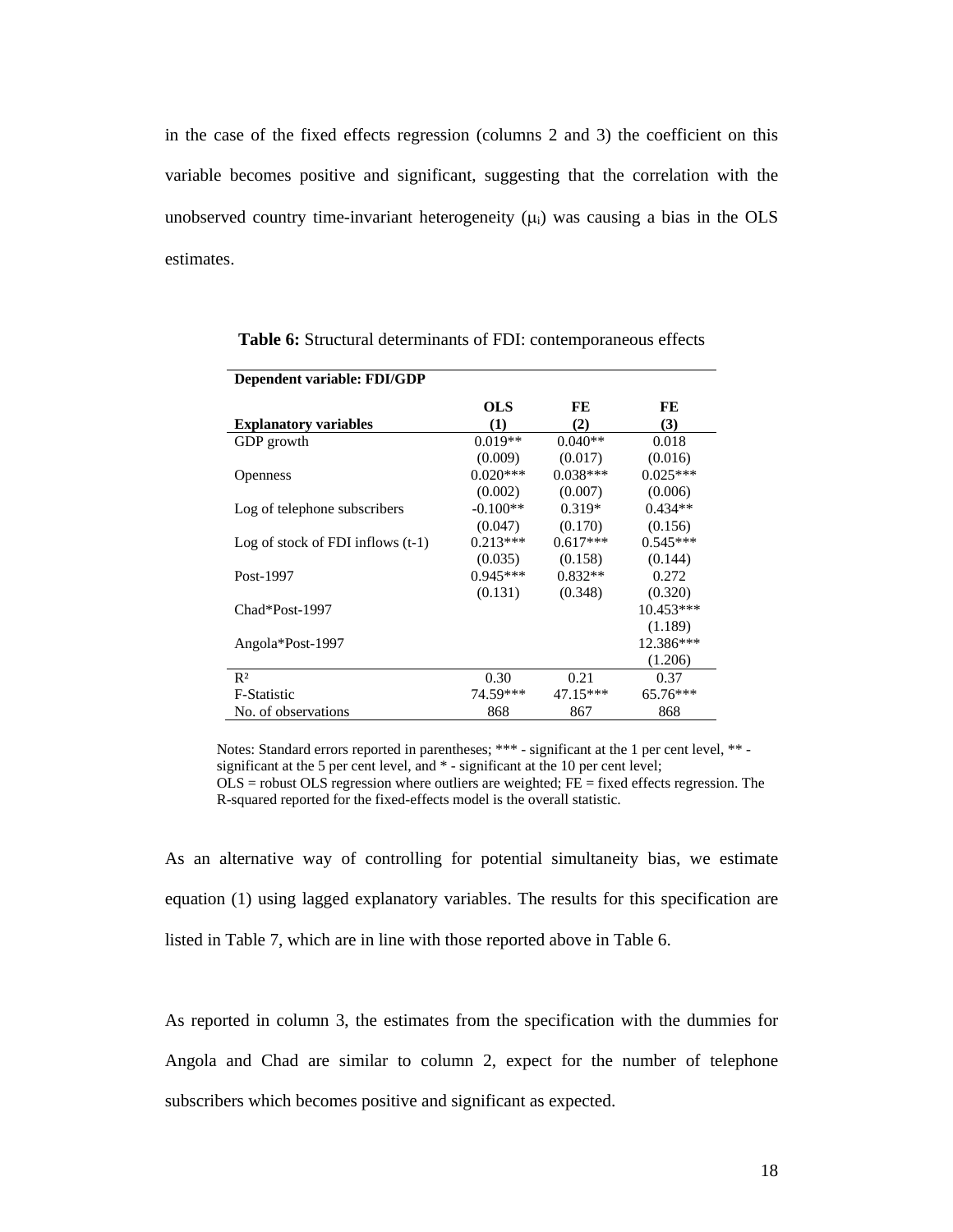The results in Tables 6 and 7 suggest that the positive effects of structural factors such as GDP, openness and telecommunications infrastructure are robust to any possible simultaneity of the relationship between these factors and FDI.

| Dependent variable: FDI/GDP          |             |            |             |
|--------------------------------------|-------------|------------|-------------|
|                                      | OLS         | FE         | FE          |
| <b>Explanatory variables</b>         | $\bf(1)$    | (2)        | (3)         |
| GDP growth $(t-1)$                   | $0.020**$   | $0.061***$ | $0.041**$   |
|                                      | (0.009)     | (0.019)    | (0.017)     |
| Openness $(t-1)$                     | $0.022***$  | $0.033***$ | $0.016**$   |
|                                      | (0.002)     | (0.007)    | (0.007)     |
| Log of telephone subscribers $(t-1)$ | $-0.158***$ | 0.300      | $0.373**$   |
|                                      | (0.048)     | (0.199)    | (0.178)     |
| Log of stock of FDI inflows $(t-1)$  | $0.246***$  | $0.711***$ | $0.649***$  |
|                                      | (0.036)     | (0.178)    | (0.159)     |
| Post-1997                            | $0.971***$  | $0.980***$ | 0.401       |
|                                      | (0.128)     | (0.373)    | (0.336)     |
| Chad*Post-1997                       |             |            | $10.236***$ |
|                                      |             |            | (1.350)     |
| Angola*Post-1997                     |             |            | 16.381***   |
|                                      |             |            | (1.276)     |
| R <sup>2</sup>                       | 0.31        | 0.18       | 0.39        |
| <b>F-Statistic</b>                   | 76.90***    | $39.50***$ | $66.04***$  |
| No. of observations                  | 869         | 869        | 869         |

**Table 7:** Fundamental determinants of FDI, lagged effects

Notes: Standard errors reported in parentheses; \*\*\* - significant at the 1 per cent level, \*\* significant at the 5 per cent level, and  $*$  - significant at the 10 per cent level; OLS = robust OLS regression where outliers are weighted;  $FE = fixed$  effects regression. The R-squared reported for the fixed-effects model is the overall statistic.

#### **3.2 Macroeconomic variables, political instability and natural resources as**

#### **determinants of FDI**

In addition to the above determinants of FDI inflows, additional variables such macroeconomic fundamentals, political stability, and natural resources have proven to be important drivers of foreign investment (see Asiedu (2005)).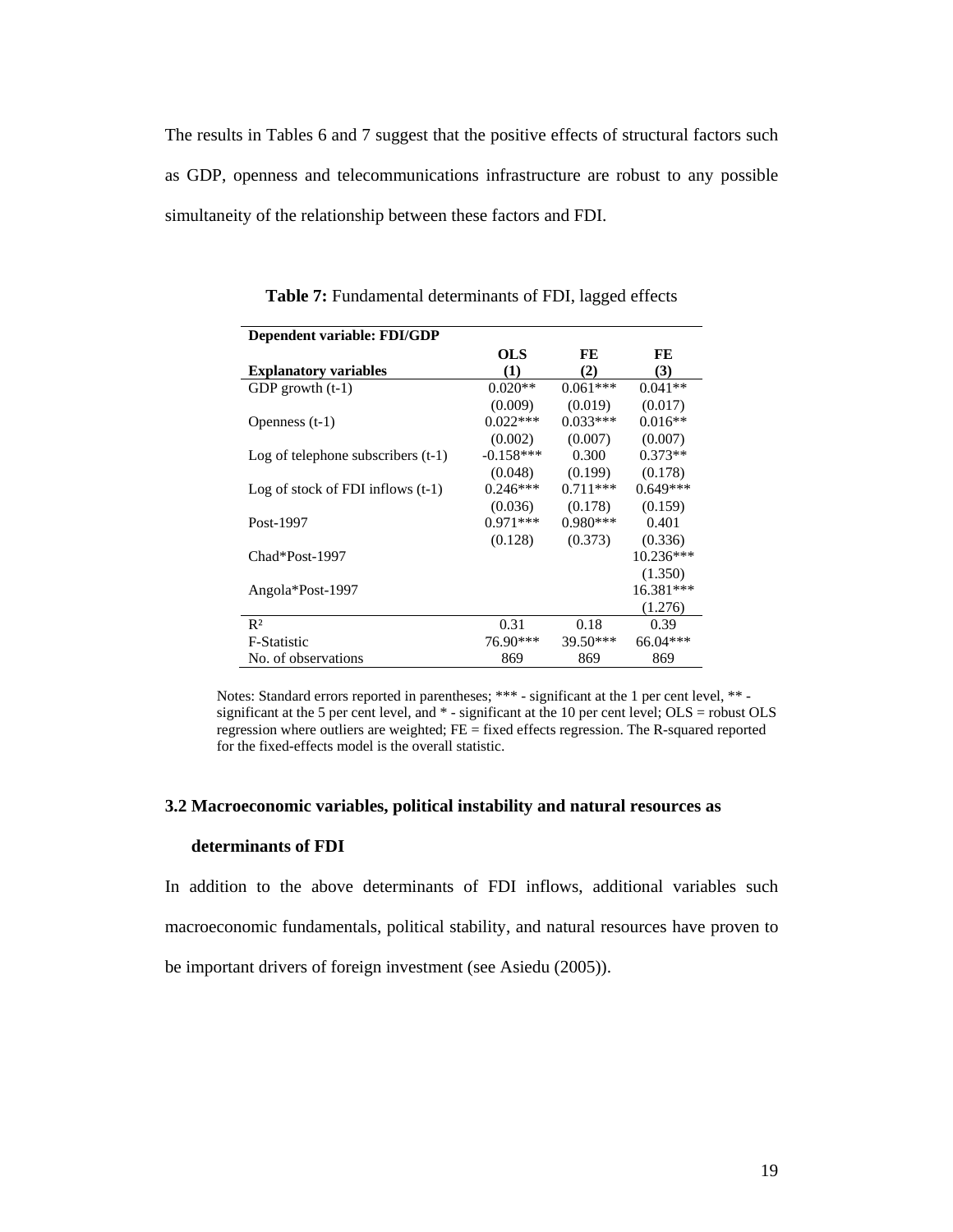The results presented in Table 8 show that, consistent with theory and existing evidence, inflation<sup>4</sup> and instability in prices are deterrents for FDI inflows to Sub-Saharan Africa. However, the results do not confirm the expected negative effect of exchange rate instability on FDI. This again may illustrate the particular situation in Africa where FDI is predominantly resource-seeking and highly profitable and thus offsetting the costs due to exchange rate instability. However, this result no longer holds for the specification with the Angola and Chad dummies (not reported here for reason of space).

In terms of political regime, the fixed-effects estimates in Table 8 (column 6) indicate that countries that have either strongly or weakly democratic governments attract lower FDI inflows than countries that are strongly autocratic. This latter group includes resource-rich countries such as Nigeria. Rather than suggesting that promoting democracy doesn't help attract foreign investors, this result reflects that natural resource rich countries tend to be more autocratic. In this respect, both the OLS and fixed-effects results (columns 7 and 8) unsurprisingly indicate that countries with a higher share of oil, mineral and ore in total merchandise exports tend to have higher FDI/GDP ratios. The results using the Ogive concentration index are very similar (these estimates are not reported in Table 8 for reason of space).

 $\overline{a}$ 

<sup>&</sup>lt;sup>4</sup> Using the Angola and Chad dummies (interacted with the post 1997 dummy) results in a positive coefficient on the instability of consumer prices.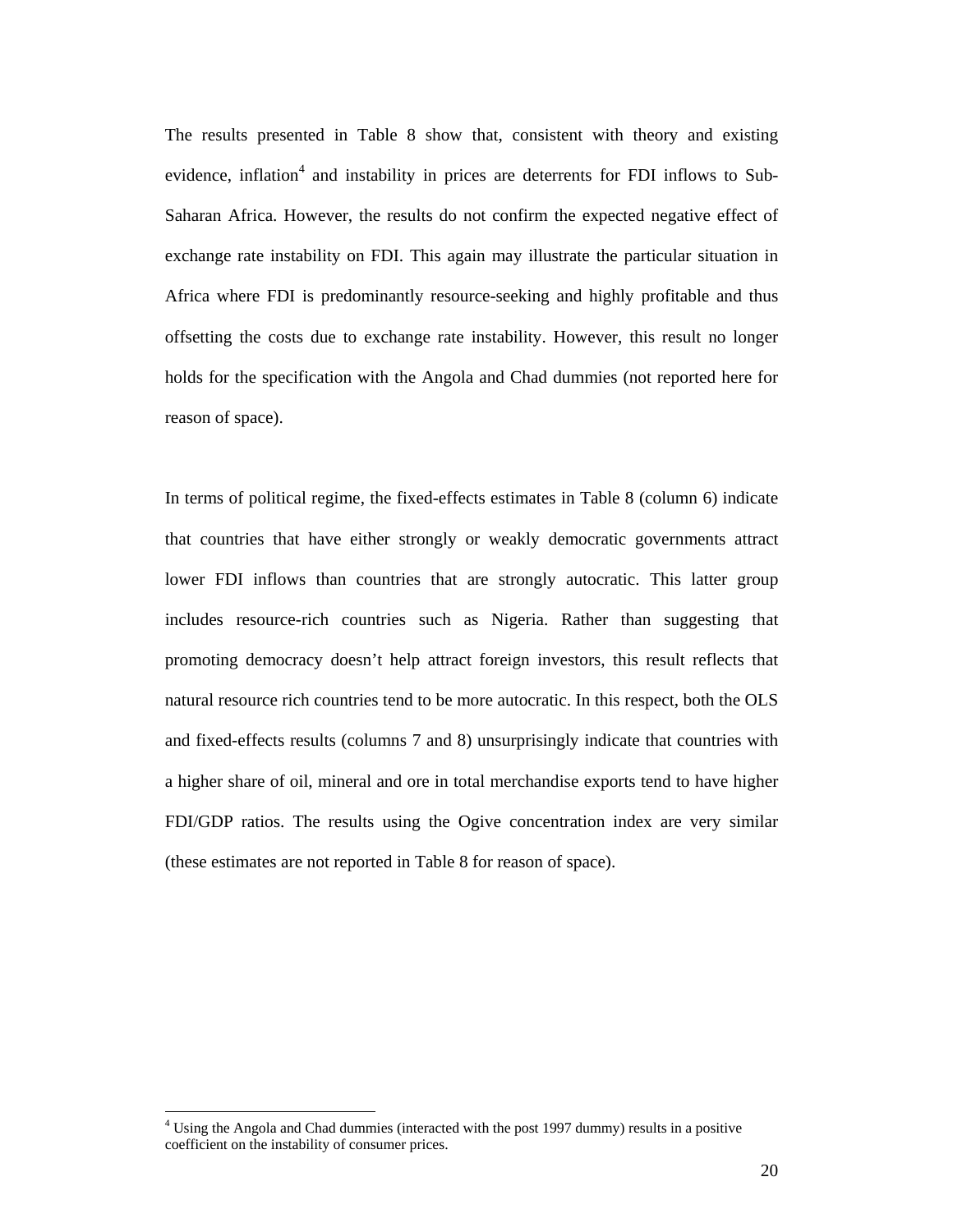| Dependent variable: FDI/GDP |             |            |             |             |             |             |            |            |
|-----------------------------|-------------|------------|-------------|-------------|-------------|-------------|------------|------------|
|                             | <b>OLS</b>  | FE         | <b>OLS</b>  | FE          | <b>OLS</b>  | FE          | <b>OLS</b> | FE         |
| <b>Explanatory</b>          |             |            |             |             |             |             |            |            |
| variables                   | (1)         | (2)        | (3)         | (4)         | (5)         | (6)         | (7)        | (8)        |
| GDP growth                  | $0.019**$   | $0.041**$  | $0.026**$   | 0.030       | $0.017*$    | $0.048***$  | $0.060***$ | 0.009      |
|                             | (0.009)     | (0.021)    | (0.010)     | (0.022)     | (0.009)     | (0.018)     | (0.020)    | (0.023)    |
| Openness                    | $0.015***$  | $0.044***$ | $0.019***$  | $0.038***$  | $0.019***$  | $0.043***$  | $0.023***$ | $0.022***$ |
|                             | (0.002)     | (0.010)    | (0.002)     | (0.009)     | (0.002)     | (0.007)     | (0.003)    | (0.007)    |
| Log of telephone            | $-0.312***$ | $0.564**$  | $-0.228***$ | 0.122       | $-0.226***$ | $0.451***$  | $-0.027$   | 0.023      |
| subscribers                 | (0.052)     | (0.233)    | (0.055)     | (0.194)     | (0.050)     | (0.191)     | (0.082)    | (0.180)    |
| Log of stock of             | $0.268***$  | $0.937***$ | $0.250***$  | $0.667***$  | $0.241***$  | $0.638***$  | $0.147**$  | $0.740***$ |
| FDI inflows $(t-1)$         | (0.038)     | (0.231)    | (0.037)     | (0.186)     | (0.034)     | (0.173)     | (0.068)    | (0.185)    |
| Post-1997                   | $0.974***$  | 0.548      | 1.139***    | 0.939***    | $0.908***$  | $0.833**$   | $0.845***$ | 0.301      |
|                             | (0.146)     | (0.407)    | (0.136)     | (0.403)     | (0.128)     | (0.366)     | (0.194)    | (0.310)    |
| <b>REER</b> detrended       | 0.0002      | 0.005      |             |             |             |             |            |            |
|                             | (0.001)     | (0.003)    |             |             |             |             |            |            |
| <b>REER</b> volatility      | $-0.0017$   | $0.012**$  |             |             |             |             |            |            |
|                             | (0.0015)    | (0.005)    |             |             |             |             |            |            |
| CPI detrended               |             |            | $-0.001***$ | $-0.002***$ |             |             |            |            |
|                             |             |            | (0.000)     | (0.0007)    |             |             |            |            |
| CPI volatility              |             |            | $0.004***$  | $-0.006***$ |             |             |            |            |
|                             |             |            | (0.000)     | (0.002)     |             |             |            |            |
| Weakly                      |             |            |             |             | 0.114       | 0.402       |            |            |
| autocratic <sup>b</sup>     |             |            |             |             | (0.137)     | (0.339)     |            |            |
| Weakly                      |             |            |             |             | $0.294*$    | $-0.799**$  |            |            |
| democratic <sup>b</sup>     |             |            |             |             | (0.179)     | (0.392)     |            |            |
| Strongly                    |             |            |             |             | 0.079       | $-1.069***$ |            |            |
| democratic <sup>b</sup>     |             |            |             |             | (0.134)     | (0.361)     |            |            |
| Oil, mineral & ore          |             |            |             |             |             |             | $0.009***$ | $0.014*$   |
| exports (% of total         |             |            |             |             |             |             | (0.003)    | (0.007)    |
| exports)                    |             |            |             |             |             |             |            |            |
| R <sup>2</sup>              | 0.26        | 0.12       | 0.42        | 0.16        | 0.30        | 0.19        | 0.27       | 0.16       |
| F-Statistic                 | 28.02***    | 20.63***   | 65.40***    | 24.85***    | 42.40***    | 28.34***    | 24.26***   | 15.26***   |
| No. of obs.                 | 577         | 577        | 646         | 646         | 794         | 794         | 391        | 391        |

**Table 8:** Macroeconomic, political and natural resource determinants of FDI inflows

Notes: Standard errors reported in parentheses; \*\*\* - significant at the 1 per cent level, \*\* significant at the 5 per cent level, and  $*$  - significant at the 10 per cent level;  $\overrightarrow{OLS}$  = robust OLS regression where outliers are weighted; FE = fixed effects regression. The

R-squared reported for the fixed-effects model is the overall statistic.

#### **3.3 Domestic factor markets as determinants of FDI**

Having established the role of structural determinants of FDI, we now turn to examining whether domestic factor markets have an additional effect on FDI. Unfortunately, the lack of adequate data on labour market characteristics makes it difficult to undertake panel data econometrics. Therefore, we focus on the impact of domestic and public investment on FDI. We add indicators of these factors to the base equation including structural determinants.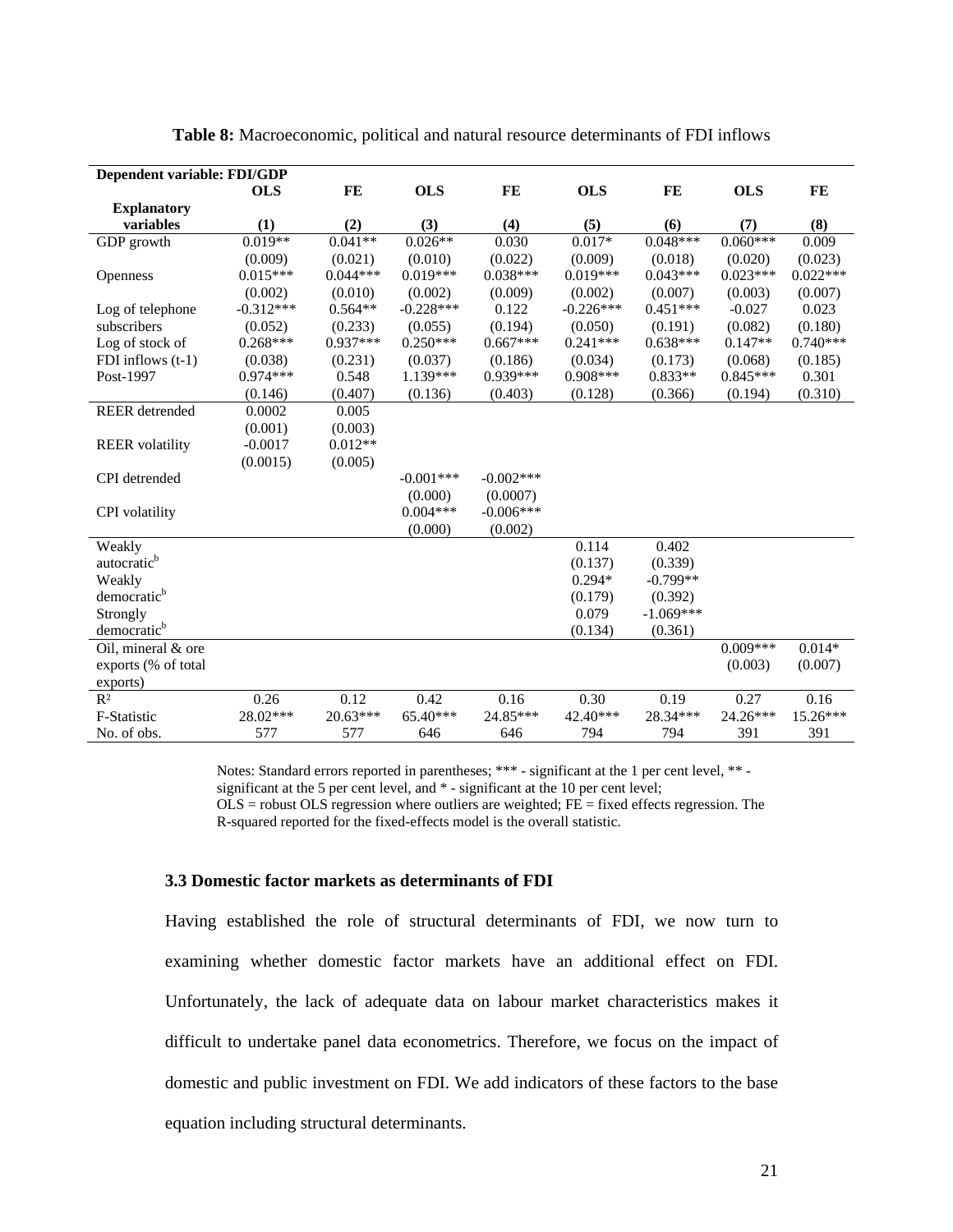The estimates presented in Table 9 underscore the important relationship between FDI inflows and both private and public investment. Though the coefficient on public investment is larger in the OLS estimates (column 1), the fixed-effects estimator indicates a stronger impact of private investment on FDI inflows (column 2). This is evidence that higher levels of private investment can help attract FDI inflows, possibly due to a signalling effect as higher private investment is seen as an indication of high returns to capital. Higher levels of public investment, particularly in areas like infrastructure, is expected to reduce production and trade costs and hence provide a more profitable environment for foreign investors.

Given the importance of the commodity boom as a driver of FDI inflows and economic growth in general in Africa, it is important to investigate how the above results vary by resource intensity. To carry out this exercise, we split the sample again according to the groupings defined by Collier and O'Connell (2006) (see Appendix I for an explanation of these groupings).

Using this classification indicates that FDI inflows are driven by different factors in resource-rich countries in comparison to resource-poor economies. As displayed in Table 9, in non-resource-intensive countries, the coefficient estimate show that infrastructure is an important driver of FDI in non-resource sectors. The stock of FDI and private investment are also significant determinants of FDI inflows in these countries. In contrast, infrastructure does not appear to matter in resource-intensive countries. At the same time, openness of the country is important, which is consistent with FDI inflows in these countries being driven by the opportunity to export natural

22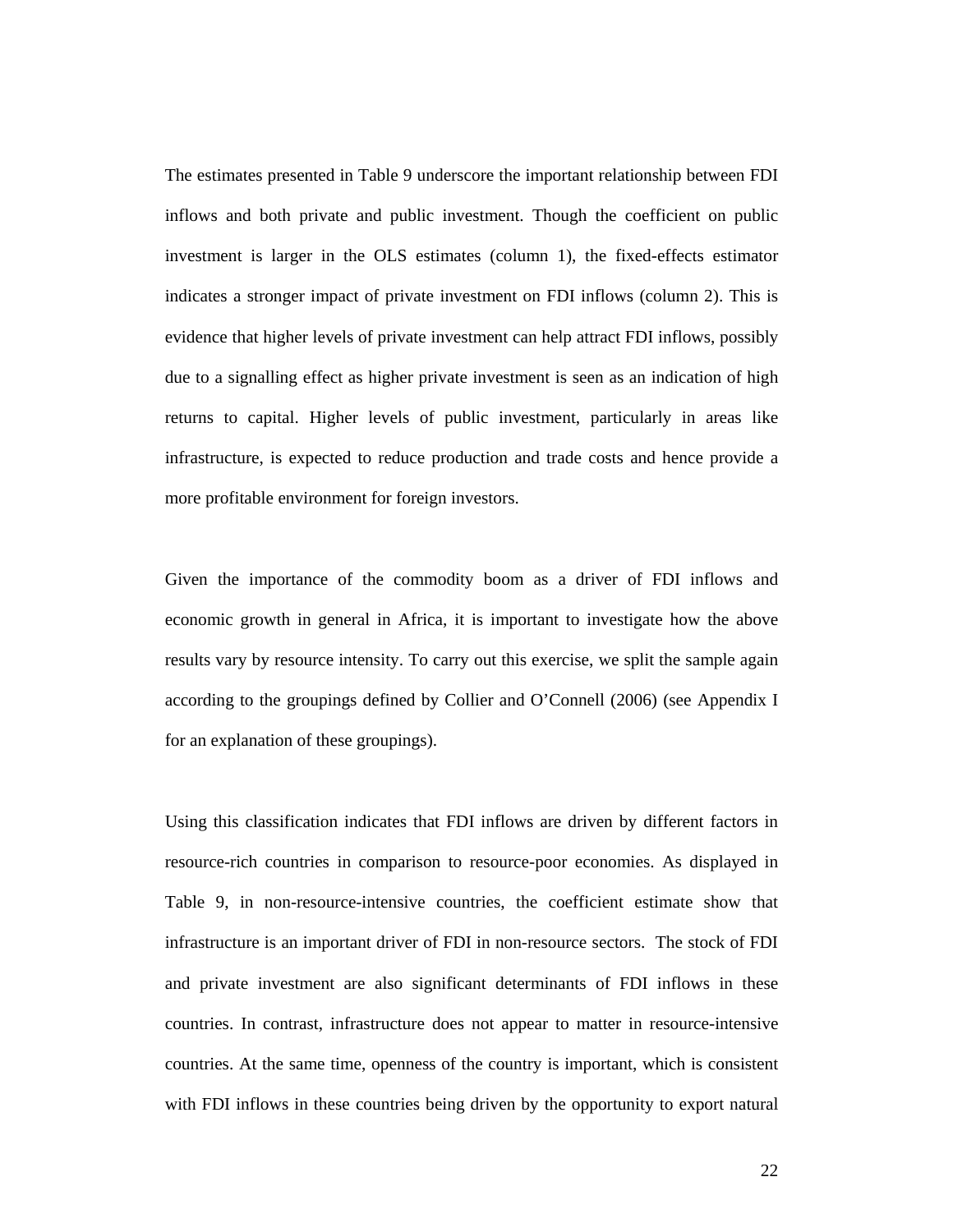resources. The stock of FDI has a large correlation with FDI inflows, which captures both the attraction of new FDI to countries with existing investments and reinvested profits of transnational corporations returning as FDI inflows to the receiving country. Private investment is also significant in this sub-sample with an even larger coefficient than in the case of the non-resource-intensive group.

| Dependent variable: FDI/GDP         | <b>Full sample</b> | <b>Full sample</b> | Non-resource intense | <b>Resource intense</b> |
|-------------------------------------|--------------------|--------------------|----------------------|-------------------------|
|                                     | <b>OLS</b>         | FE                 | FE                   | FE                      |
| <b>Explanatory variables</b>        | (1)                | (2)                | (3)                  | (4)                     |
| GDP growth                          | $0.025**$          | $0.048**$          | 0.021                | 0.056                   |
|                                     | (0.010)            | (0.019)            | (0.015)              | (0.054)                 |
| <b>Openness</b>                     | $0.018***$         | $0.029***$         | 0.002                | $0.058***$              |
|                                     | (0.002)            | (0.007)            | (0.006)              | (0.019)                 |
| Log of telephone subscribers        | $-0.192***$        | $0.477**$          | $0.552***$           | 0.449                   |
|                                     | (0.052)            | (0.201)            | (0.157)              | (0.541)                 |
| Log of stock of FDI inflows $(t-1)$ | $0.246***$         | $0.560***$         | $0.480***$           | $1.665***$              |
|                                     | (0.041)            | (0.183)            | (0.136)              | (0.581)                 |
| Post-1997                           | $1.012***$         | $0.727**$          | 0.324                | 1.118                   |
|                                     | (0.135)            | (0.368)            | (0.286)              | (1.000)                 |
| Private investment/GDP              | $0.023**$          | $0.159***$         | $0.044**$            | $0.291***$              |
|                                     | (0.009)            | (0.026)            | (0.022)              | (0.059)                 |
| Public investment/GDP               | $0.031**$          | $0.067**$          | 0.028                | 0.117                   |
|                                     | (0.014)            | (0.034)            | (0.026)              | (0.059)                 |
| $\mathbb{R}^2$                      | 0.30               | 0.18               | 0.19                 | 0.16                    |
| F-Statistic                         | $45.05***$         | 36.58***           | 23.99***             | $19.66***$              |
| No. of obs.                         | 748                | 748                | 540                  | 208                     |

**Table 9:** Domestic investment as determinants of FDI inflows

Notes: Standard errors reported in parentheses; \*\*\* - significant at the 1 per cent level, \*\* significant at the 5 per cent level, and  $*$  - significant at the 10 per cent level;  $OLS$  = robust OLS regression where outliers are weighted;  $FE$  = fixed effects regression. The

R-squared report for the fixed-effects model is the overall statistic.

#### **4. Impact of FDI on domestic investment**

Section 3 has provided an insight into how domestic investment affects foreign investment in a sample of 38 Sub-Saharan African countries. The relationship between FDI and domestic investment is likely to be bi-directional with FDI inflows also having an impact on factor markets. The most debated aspect of this relationship is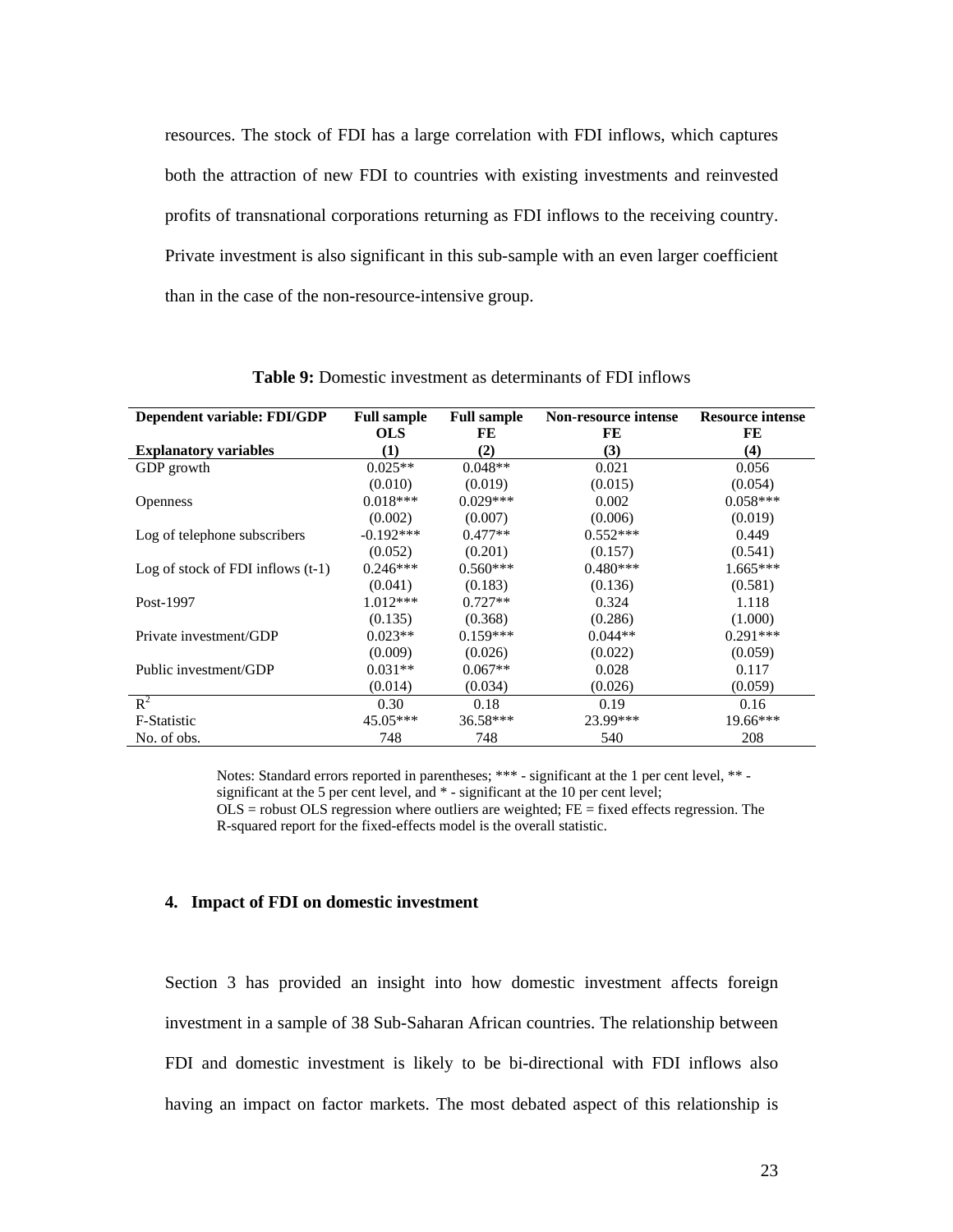whether foreign investment crowds in or crowds out domestic activity. This has been investigated by a range of studies, including some on Africa, which generally find that the effect is mostly neutral (see Agosin and Machado, 2005; UNCTAD, 2003; UNECA, 2006; and other references therein). This section explores this relation in the case of African countries. The analysis in this section is based on the following specification:

$$
\frac{PRIV}{GDP}_{ii} = \gamma + \zeta' W_{ii} + \theta \frac{FDI}{GDP}_{ii} + \lambda \frac{PUB}{GDP}_{ii} + \xi_i + \upsilon_i, \qquad (2)
$$

where *PRIV/GDP* is private investment as a ratio to real *GDP*, *FDI/GDP* is the net inflow of foreign direct investment as a ratio to real *GDP*, *PUB/GDP* is public investment as a ratio to real *GDP*, *W* is a vector of other determinants of private investment, while  $\xi$ <sup>*i*</sup> is the time-invariant unobserved heterogeneity term and  $v$ <sup>*i*</sup> is the random error term.

Using this specification and controlling for country-specific effects, there is evidence of a positive impact of FDI on private investment, suggesting crowding-in of private investment by FDI (Table 10). Public investment doesn't appear to affect private investment once country-specific effects are accounted for. A strong and volatile exchange rate reduces the private investment rate, which probably reflects the negative effects of an overvalued exchange rate on the investment decisions of export-oriented firms (columns 3 and 4).

As found with in the case of FDI, the estimates for the determinants of private investment vary across countries by resource-intensity. Before looking at the differences, however, FDI appears to crowd in private investment in both resource-rich and resource-poor countries (columns 4 and 5, respectively). In comparison, public

24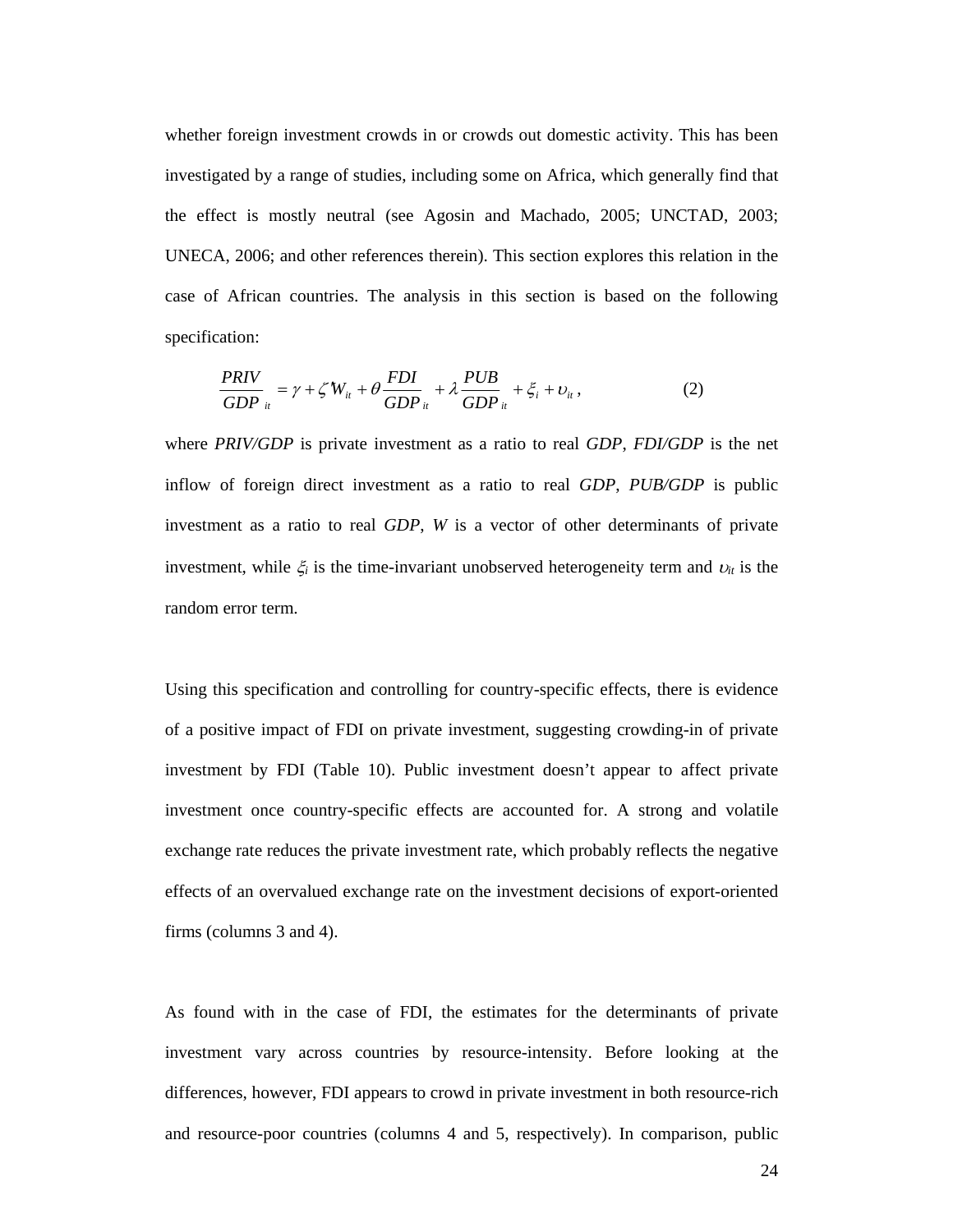investment crowds out private investment in resource-intensive countries, but crowds in private activity in non-resource intensive economies. Growth in GDP only has a positive impact on private investment in the case of resource rich countries. In contrast to the results for FDI (Table 9), openness is only significant in the non-resourceintensive countries, which implies that private investment in these economies is nonetheless very much driven by trade. In both samples, there appears to be no correlation between private investment and the level of infrastructure as measured by the number of telephone subscribers.

| Dependent variable: Private investment/GDP |                       |                |                |                             |                             |  |
|--------------------------------------------|-----------------------|----------------|----------------|-----------------------------|-----------------------------|--|
|                                            | <b>Full</b><br>sample | Full<br>sample | Full<br>sample | <b>Resource-</b><br>intense | Non-<br>resource<br>intense |  |
|                                            | <b>OLS</b>            | FE             | FE             | FE                          | FE                          |  |
| <b>Explanatory variables</b>               | (1)                   | (2)            | (3)            | $\left( 4\right)$           | (5)                         |  |
| <b>FDI/GDP</b>                             | $-0.079$              | $0.359***$     | $0.398***$     | $0.311***$                  | $0.387***$                  |  |
|                                            | (0.051)               | (0.057)        | (0.053)        | (0.095)                     | (0.085)                     |  |
| Public investment/GDP                      | $-0.184***$           | $-0.050$       | 0.043          | $-0.106**$                  | $0.214*$                    |  |
|                                            | (0.040)               | (0.050)        | (0.053)        | (0.053)                     | (0.126)                     |  |
| GDP growth                                 | $0.098***$            | 0.046          | 0.026          | $-0.002$                    | $0.199***$                  |  |
|                                            | (0.031)               | (0.029)        | (0.028)        | (0.032)                     | (0.063)                     |  |
| <b>Openness</b>                            | $0.049***$            | $0.060***$     | $0.045***$     | $0.065***$                  | 0.034                       |  |
|                                            | (0.006)               | (0.012)        | (0.014)        | (0.013)                     | (0.023)                     |  |
| Log of telephone subscribers               | $1.017***$            | 0.032          | $-0.325$       | 0.271                       | $-0.540$                    |  |
|                                            | (0.128)               | (0.187)        | (0.234)        | (0.213)                     | (0.398)                     |  |
| <b>REER</b> detrended                      |                       |                | $-0.011**$     |                             |                             |  |
|                                            |                       |                | (0.005)        |                             |                             |  |
| <b>REER</b> volatility                     |                       |                | $-0.036***$    |                             |                             |  |
|                                            |                       |                | (0.007)        |                             |                             |  |
| $R^2$                                      | 0.28                  | 0.21           | 0.14           | 0.29                        | 0.03                        |  |
| F-Statistic                                | $60.77***$            | $21.58***$     | $26.65***$     | $11.66***$                  | 12.41***                    |  |
| No. of obs.                                | 806                   | 806            | 536            | 582                         | 224                         |  |

**Table 10:** The determinants of private investment

Notes: Standard errors reported in parentheses; \*\*\* - significant at the 1 per cent level, \*\* significant at the 5 per cent level, and \* - significant at the 10 per cent level  $OLS$  = robust OLS regression where outliers are weighted;  $FE$  = fixed effects regression. The R-squared reported for the fixed-effects model is the overall statistic.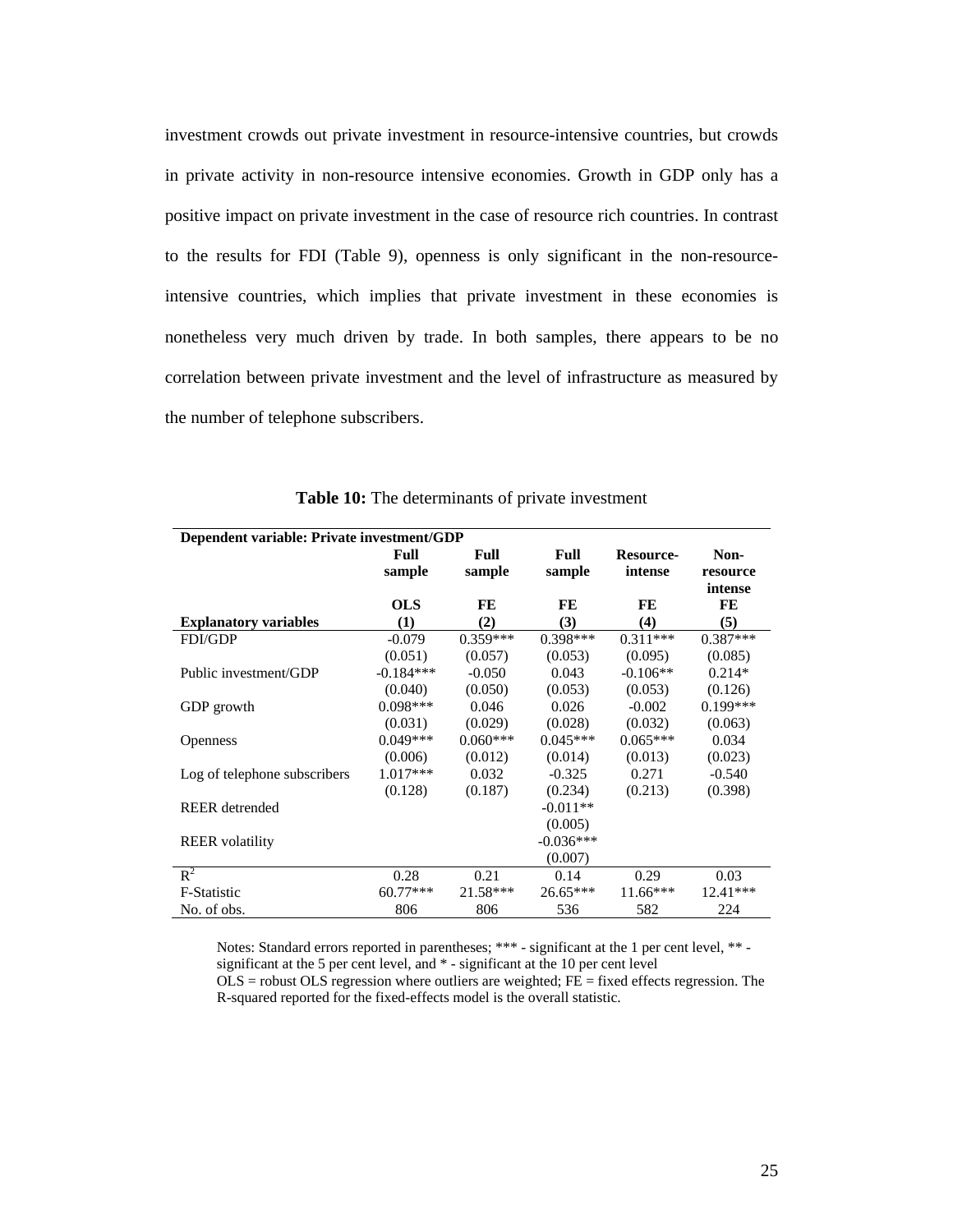#### **5. Conclusion**

The objective of this study was to contribute to the literature on the causes and effects of FDI in African economies by focusing on the linkages between FDI and domestic factor markets. In particular, the study investigated whether domestic investment promotes FDI inflows and is in turn affected by FDI. While the literature has provided much evidence on the determinants of FDI (although much less is still known in the case of African countries) and the effects of FDI on growth, very little is know about how FDI itself affects domestic factor markets. Understanding the linkages between FDI and factor markets is key to uncovering the channels through which FDI affect economic performance, which helps to identify the policy levers that may be activated to maximize both FDI inflows and the gains from FDI for the host economy. This paper attempted to fill this gap.

The empirical results in this study show that the relationship between FDI and domestic investment runs both ways, especially in the case of private investment. FDI crowds in private investment in this sample of SSA countries. However, the results also clearly indicate that the impact of private investment on FDI is stronger and more robust than the reverse relation. This result has important policy implications. In particular, the evidence suggests that African countries will benefit from measures aimed at promoting domestic private investment given that a strong investment performance will serve as a sign of high returns to capital, which in turn will attract more foreign capital. In contrast, any temptation to offer disproportionate advantages to foreign investors would be ill advised given that, from the evidence in this study, FDI does not appear to strongly boost domestic private investment. National policies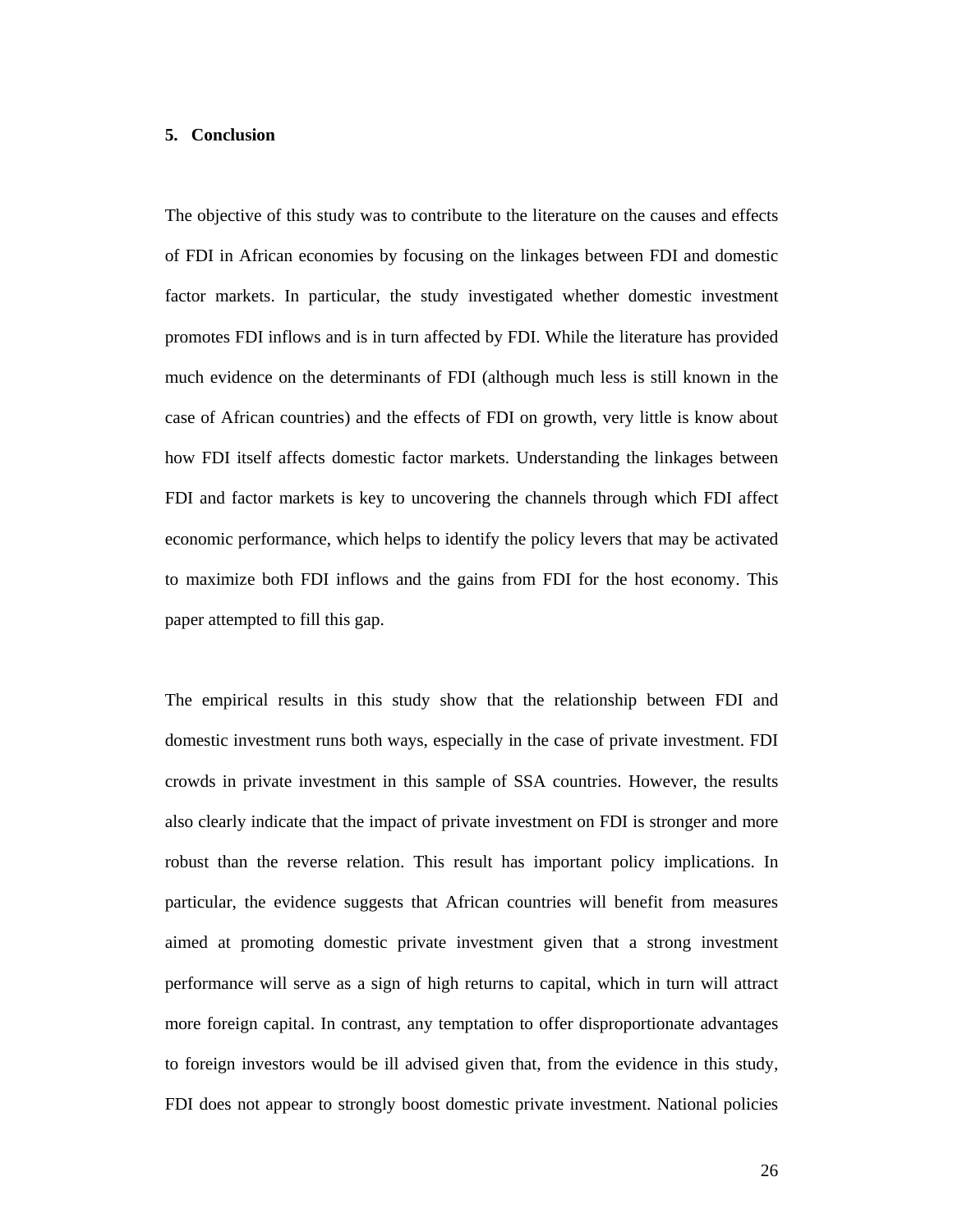should aim at harnessing complementarities between domestic private investment and FDI rather than regarding them as substitutes.

The analysis in this study also documents the importance of resource endowment as a driver of FDI. The results suggest that FDI is driven by different factors in resourceintensive relative to non-resource-intensive countries. In particular, infrastructure is critical for attracting FDI in non-resource rich countries but not in those with resources. This suggests that non-resource rich countries have to work harder to entice foreign investors. At the same time, this also implies that there are alternatives to resource endowments as a means of attracting foreign investment. Thus, by designing the right policy frameworks, African countries can make progress in overcoming marginalisation in the global economy.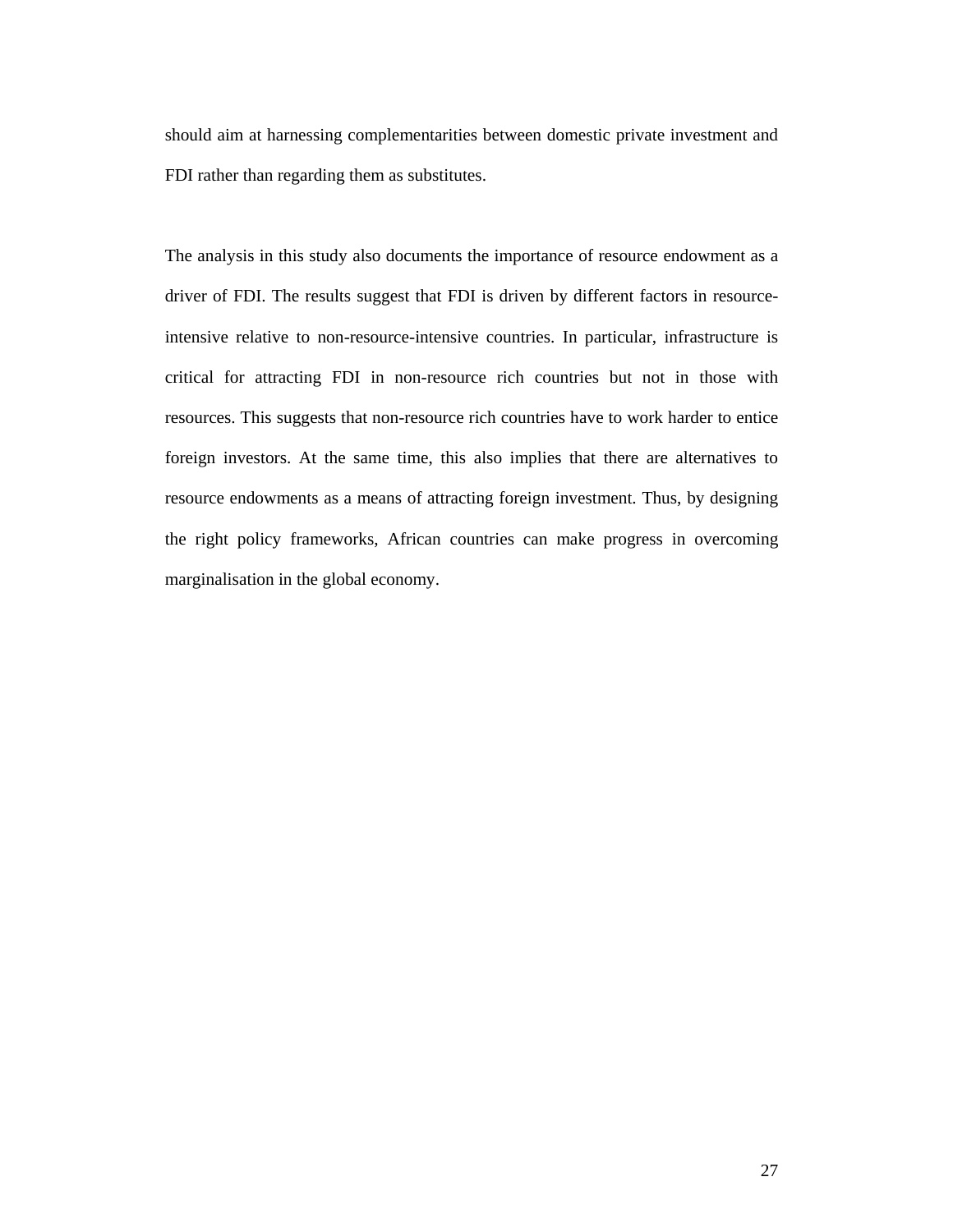#### **References**

Agosin, M.R. and Machado, R. (2005) FDI in developing countries: does it crowd in domestic investment? Oxford Development Studies, 33(2), pp.149-162.

Ankilo, A.E. (2003) Foreign direct investment and economic growth in Sub-Saharan Africa. International Review of Economics and Business, 50(4), pp.569-580.

Asiedu, E. (2002) On the determinants of foreign direct investment to developing countries: is Africa different? World Development, 30(1), pp.107-119.

Asiedu, E. (2004) The Determinants of Employment of Affiliates of U.S. Multinational Enterprises in Africa. Development Policy Review, 22(4), pp.371-379.

Asiedu, E. (2005) Foreign Direct Investment in Africa: The Role of Natural Resources, Market Size, Government Policy, Institutions and Political Instability. The World Economy, 29(1), pp.63-77.

Baliamoune-Lutz, M. N. (2004) Does FDI contribute to economic growth? Business Economics, 39(2), pp.49-56.

Breitung, J. and Pesaran, M.H. (2005) Unit roots and cointegration in panels, Deutsche Bundesbank Discussion Paper, Series 1 – Economic Studies, No.42/2005.

Collier, P. and O'Connell, S. (2006) Opportunities and Choices, in: Explaining African Economic Growth*,* (Oxford: Centre for Study of African Economies).

Dupasquier, C. and Osakwe, P. (2006) FDI in Africa: performance, challenges and responsibilities. Journal of Asian Economies, 17(2), pp.241-260.

Javorcik, B.S. and Spatareanu, M. (2005) Do foreign investors care about labour market regulations? Rutgers University Newark Working Paper, No.2005-005.

Kandiero, T. and Chitiga, M. (2006) Trade openness and FDI in Africa. South African Journal of Economic and Management Sciences, 9(3), pp.355-370.

Konya, L. (2001) Panel data unit root tests with an application. Victoria University Working Paper.

Kucera, D. (2002) Core labour standards and foreign direct investment. International Labour Review, 141(1-2), pp.31-69.

Lydon, R. and Williams, M. (2005) Communications networks and FDI in developing countries. Communications and Strategies, 58, pp.43-60.

Marshall, M.G. and Jaggers, K. (2005) Polity IV Project: Political Regime Characteristics and Transitions, 1800-2004 – Dataset Users' Manual. Polity IV Project.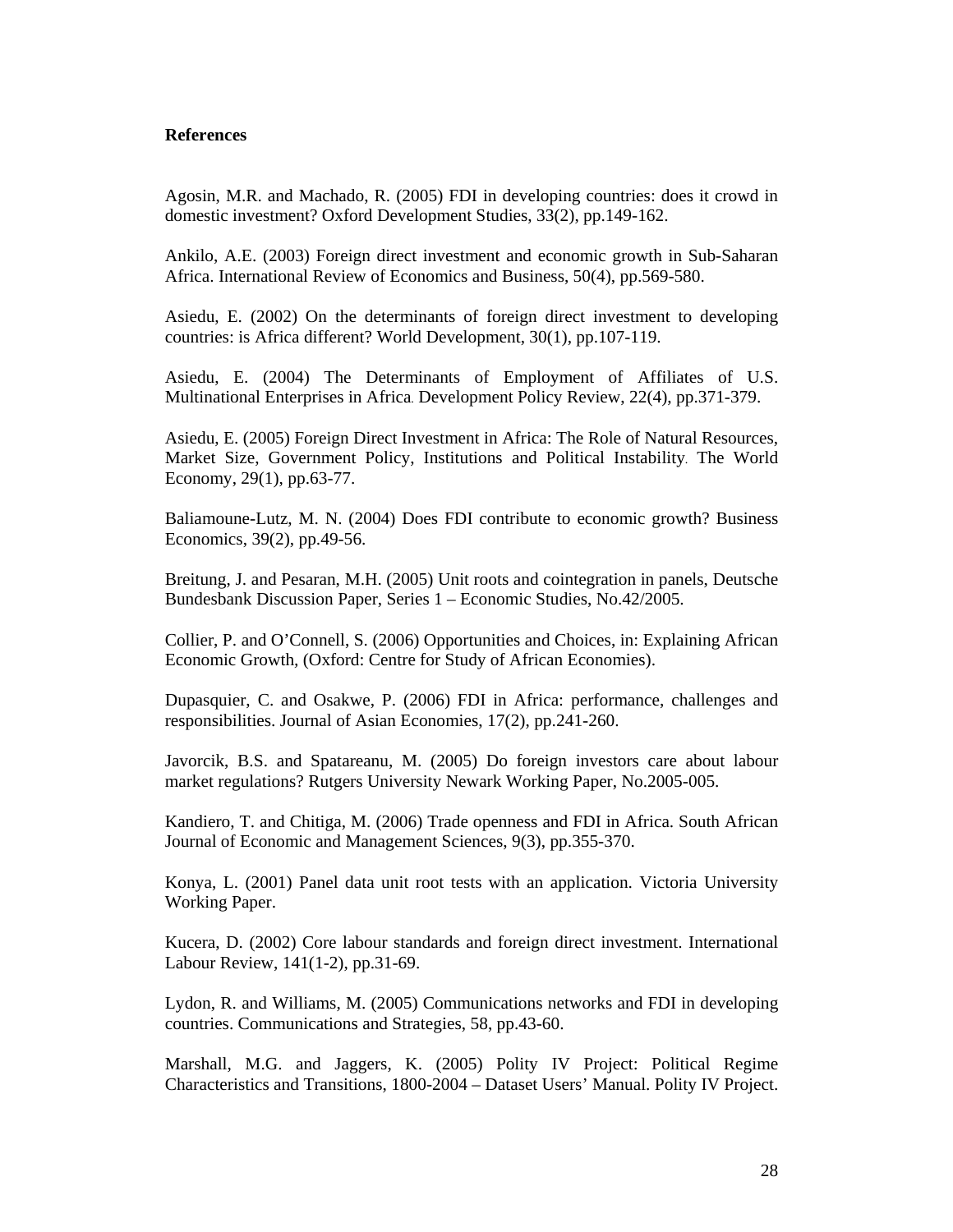Mold, A. (2004) FDI and poverty reduction: a critical reappraisal of the arguments. Région et Développement, Special issue, 0(20), pp.91-122.

Ndikumana, L. (2003) Capital Flows, Capital Account Regimes, and Foreign Exchange Rate Regimes in Africa, in: United Nations Conference on Trade and Development (UNCTAD) Management of Capital Flows: Comparative Experiences and Implications for Africa, (Geneva: UNCTAD), pp.313-384.

Noorbakhsh, F., Paloni, A. and Youssef, A. (2001) Human capital and FDI inflows to developing countries: new empirical evidence. World Development, 29(9), pp.1593- 1610.

Organisation for Economic Co-operation and Development (OECD) (2004) OECD Employment Outlook 2004 – Reassessing the OECD Jobs Strategy (Paris: OECD).

Spiezia, V. (2004) Trade, foreign direct investment and employment: some empirical evidence, in: Lee, E. and Vivarelli, M. (eds) Understanding Globalization, Employment and Poverty Reduction (New York: Palgrave Macmillan).

Te Velde, D.W. and Morrissey, O. (2003) Do workers in Africa get a wage premium if employed in firms owned by foreigners? Journal of African Economies, 12(1), pp.41- 73.

United Nations Conference on Trade and Development (UNCTAD) (2003) World Investment Report 2003 – FDI Policies for Development: National and International Perspectives (Geneva: UNCTAD).

UNCTAD (2007) FDI Online Database, http://stats.unctad.org/FDI//.

United Nations Economic Commission for Africa (UNECA) (2006) Economic Report on Africa: Capital Flows and Development Financing in Africa (Addis Ababa: UNECA).

United Nations Economic Commission for Africa (UNECA) (2007) Economic Report on Africa: Accelerating Africa's Development through Diversification (Addis Ababa: UNECA).

United Nations Educational, Scientific and Cultural Organization (UNESCO) Institute for Statistics (2007) Institute for Statistics Online Database, http://stats.uis.unesco.org/.

World Bank (2006) Africa Database 2006*,* CDROM (Washington, D.C.: World Bank).

World Bank (2007) World Development Indicators Online Database, www.worldbank.org/data/.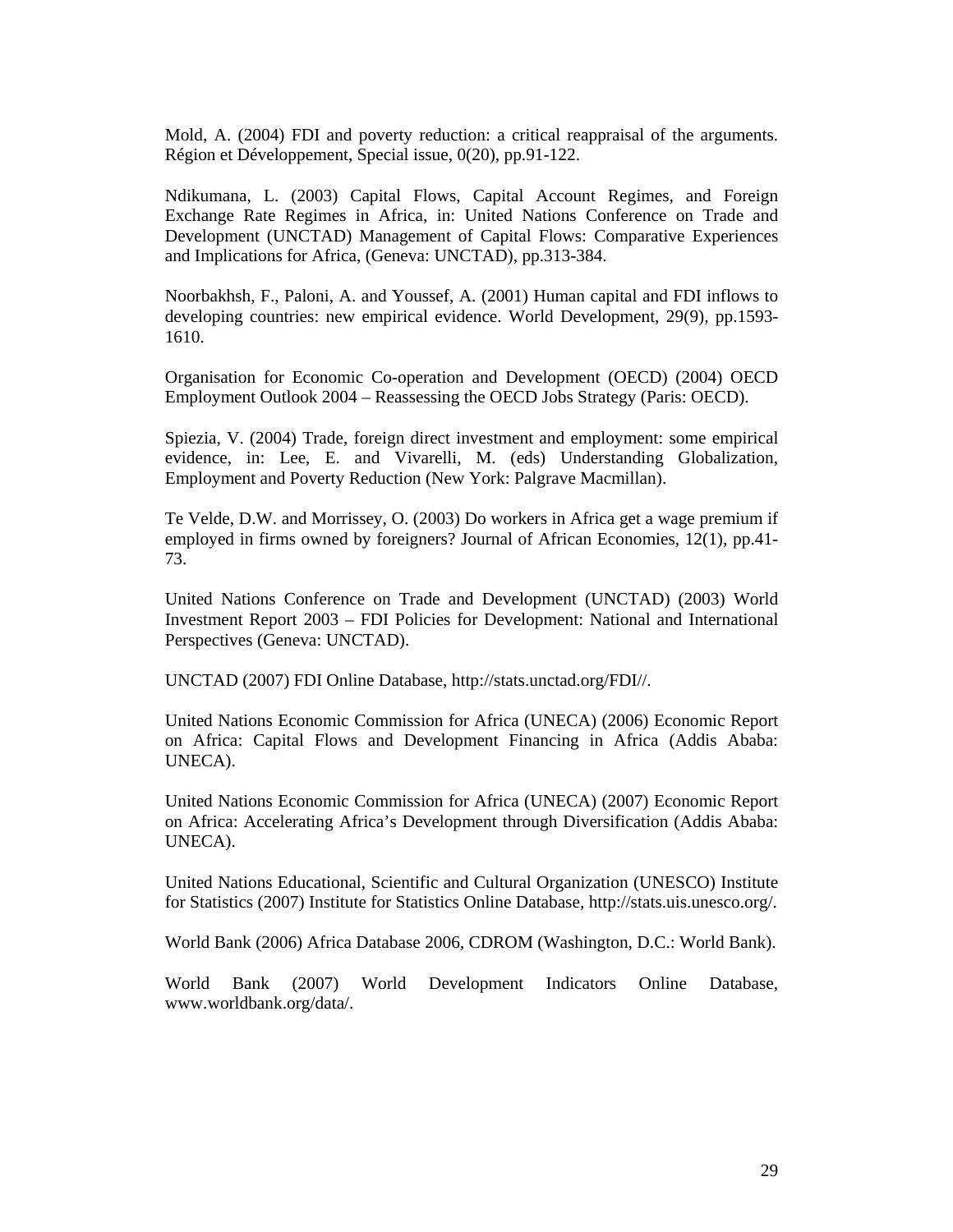### **Appendix I – Data**

### **Sample**:

Angola, Benin, Botswana, Burkina Faso, Burundi, Cameroon, Central African Republic, Chad, Republic of Congo, Cote d'Ivoire, Ethiopia, Gabon, The Gambia, Ghana, Guinea, Guinea-Bissau, Kenya, Lesotho, Madagascar, Malawi, Mali, Mauritania, Mauritius, Mozambique, Namibia, Niger, Nigeria, Rwanda, Senegal, Seychelles, South Africa, Sudan, Swaziland, Tanzania, Togo, Uganda, Zambia, Zimbabwe

#### **Sub-samples based on resource-intensity:**

These groupings follows Collier and O'Connell (2006) who classifies a country as resource-rich if primary commodity rents exceed 10 per cent of GDP.

#### **1. Resource-intensive:**

- Angola, Cameroon, Chad, Republic of Congo, Gabon, Nigeria (oil)
- Botswana, Cote d'Ivoire, Guinea, Namibia, Zambia (non-oil)

#### **2. Non-resource-intensive:**

• Benin, Burkina Faso Burundi, Central African Republic, Ethiopia, The Gambia, Ghana, Guinea-Bissau, Kenya, Lesotho, Madagascar, Malawi, Mali, Mauritania, Mauritius, Mozambique, Niger, Rwanda, Senegal, Seychelles, South Africa, Sudan, Swaziland, Tanzania, Togo, Uganda, Zambia, Zimbabwe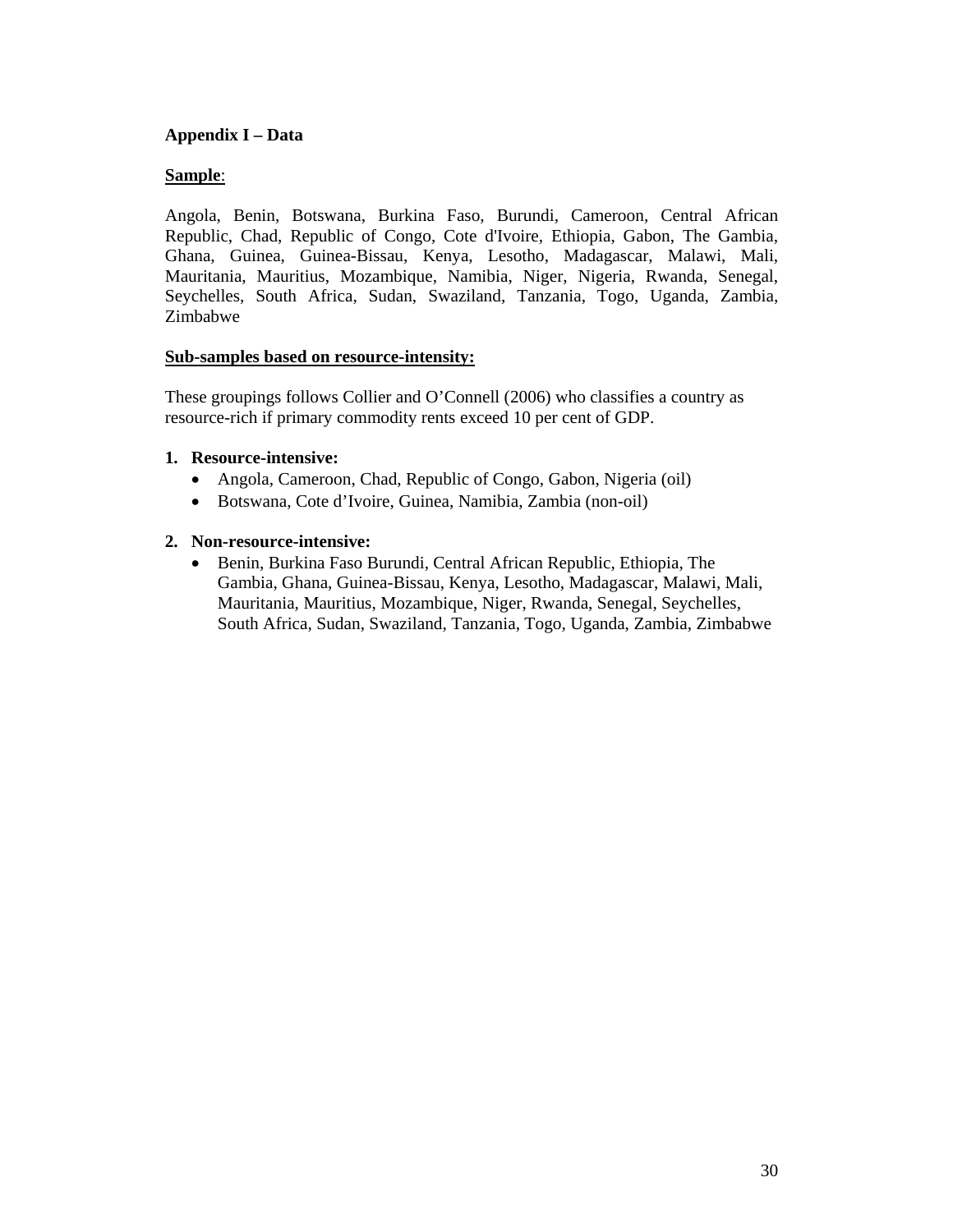# **Variables:**

| Variable name                                                        | Description                                                                                       | Source               |
|----------------------------------------------------------------------|---------------------------------------------------------------------------------------------------|----------------------|
| <b>FDI/GDP</b>                                                       | Inflows of foreign direct investment as a ratio<br>of real GDP                                    | <b>UNCTAD</b> (2007) |
| GDP growth                                                           | Real GDP growth (annual %)                                                                        | World Bank (2007)    |
| <b>Openness</b>                                                      | Exports plus imports/GDP                                                                          | World Bank (2007)    |
| Log of telephone                                                     | Telephone subscribers $=$ fixed line plus mobile                                                  | World Bank (2007)    |
| subscribers                                                          | subscribers                                                                                       |                      |
| Log of FDI stock                                                     | Log of inward stock of FDI, US\$ million                                                          | <b>UNCTAD</b> (2007) |
| <b>Detrended REER</b>                                                | Real effective exchange rate (2000=100),<br>detrended with linear time trend                      | World Bank (2007)    |
| <b>REER</b> volatility                                               | REER volatility=absolute value of REER –<br>detrended REER                                        | World Bank (2007)    |
| Detrended CPI                                                        | Inflation, consumer prices (annual %),<br>detrended with linear time trend                        | World Bank (2007)    |
| <b>CPI</b> volatility                                                | CPI volatility= absolute value of CPI-<br>detrended CPI                                           | World Bank (2007)    |
| Polity score                                                         | Combined polity score, ranges from -10<br>(strongly autocratic) to $+10$ (strongly<br>democratic) | Polity IV Project    |
| Oil, mineral and ore<br>exports as % of total<br>merchandise exports | Oil, mineral and ore exports as % of total<br>merchandise exports                                 | World Bank (2007)    |
| Ogive concentration index                                            | Ogive concentration index                                                                         | <b>UNECA</b> (2007)  |
| Private investment/GDP                                               | Private investment as a ratio of real GDP                                                         | World Bank (2006)    |
| Public investment/GDP                                                | Public investment as a ratio of real GDP                                                          | World Bank (2006)    |
| Youth literacy rate                                                  | Youth population are defined as 15-24                                                             | <b>UNESCO (2007)</b> |